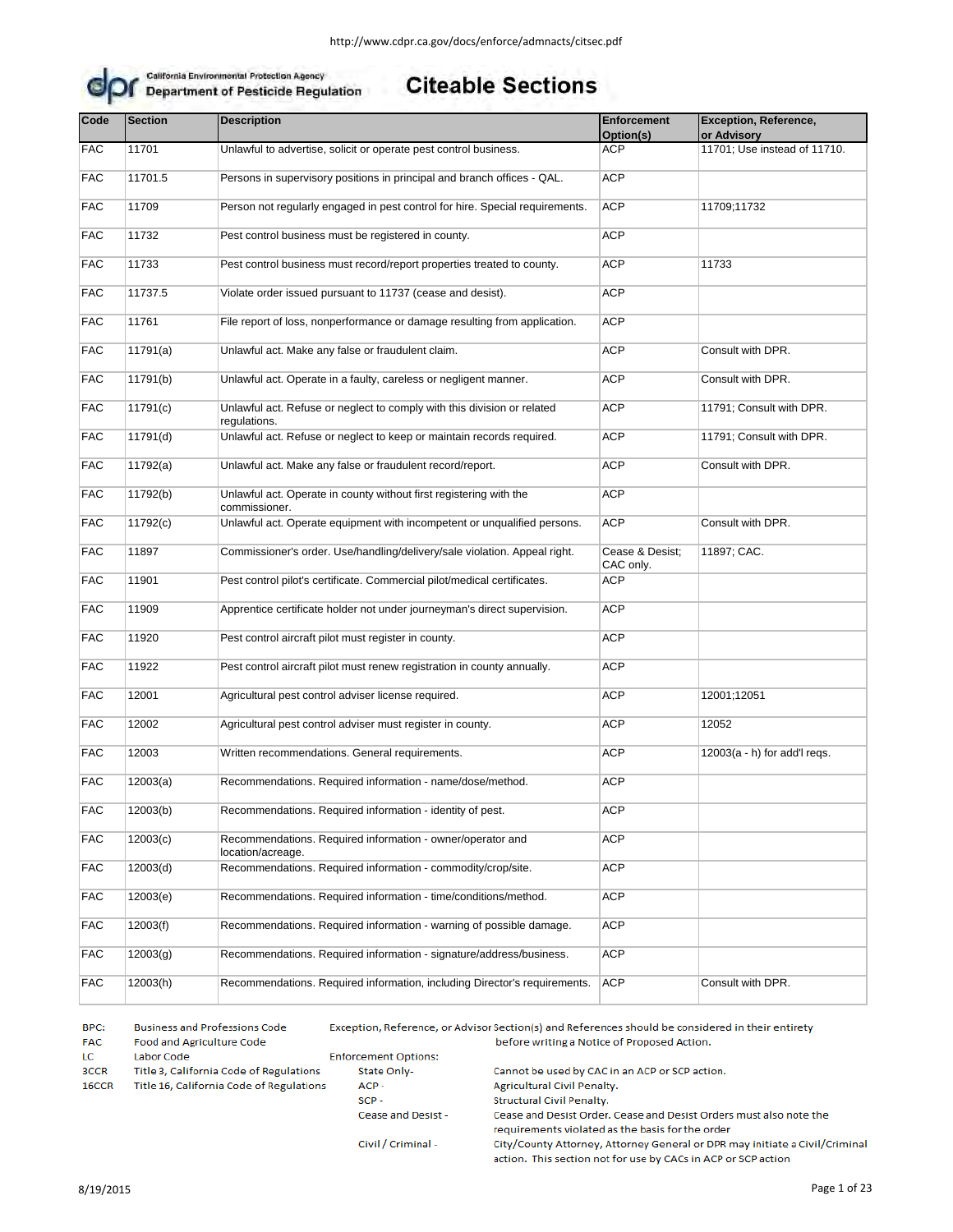

| Code       | <b>Section</b> | <b>Description</b>                                                                   | <b>Enforcement</b><br>Option(s) | Exception, Reference,<br>or Advisory                       |
|------------|----------------|--------------------------------------------------------------------------------------|---------------------------------|------------------------------------------------------------|
| <b>FAC</b> | 12004          | Advisers/pest control businesses must retain recommendations for one year. ACP       |                                 |                                                            |
| <b>FAC</b> | 12031          | Agricultural pest control advisers must register.                                    | <b>ACP</b>                      | 12031                                                      |
| <b>FAC</b> | 12051          | Unlicensed agricultural pest control adviser.                                        | <b>ACP</b>                      | 12001                                                      |
| <b>FAC</b> | 12052          | Unregistered agricultural pest control adviser.                                      | <b>ACP</b>                      | 12002                                                      |
| <b>FAC</b> | 12053          | Unlawful for agricultural pest control adviser to violate rules.                     | <b>ACP</b>                      | 12053                                                      |
| <b>FAC</b> | 12054          | Pest control adviser cannot make recommendations in uncertified category.            | <b>ACP</b>                      |                                                            |
| <b>FAC</b> | 12101          | Pest control dealers must be licensed.                                               | <b>ACP</b>                      | 12102                                                      |
| <b>FAC</b> | 12101.5        | Pest control dealer designated agent to actively supervise operations.               | <b>ACP</b>                      |                                                            |
| <b>FAC</b> | 12108          | Pest control dealer must notify director of address or location change.              | <b>ACP</b>                      |                                                            |
| <b>FAC</b> | 12121(c)       | Dealer fails to comply with Division 7 laws and related regulations.                 | ACP                             | Consult with DPR.                                          |
| <b>FAC</b> | 12121(e)       | Dealer makes false or misleading statements or promises, etc.                        | <b>ACP</b>                      |                                                            |
| <b>FAC</b> | 12201.1        | Pest control business supervisor must be a qualified applicator licensee.            | <b>ACP</b>                      | 11705                                                      |
| <b>FAC</b> | 12251          | Pest control dealer designated agent must be licensed.                               | <b>ACP</b>                      |                                                            |
| <b>FAC</b> | 12258(b)       | Designated agent must comply with Divisions 6 & 7 laws and regulations.              | <b>ACP</b>                      | Consult with DPR.                                          |
| <b>FAC</b> | 12258(d)       | Designated agent makes false or misleading statements in employer's<br>records.      | <b>ACP</b>                      | Consult with DPR.                                          |
| <b>FAC</b> | 12258(e)       | Designated agent fails to responsibly supervise employees.                           | <b>ACP</b>                      | Consult with DPR.                                          |
| <b>FAC</b> | 12971          | No recommendation shall be in conflict with the registered labeling.                 | ACP; SCP                        |                                                            |
| <b>FAC</b> | 12972          | Drift prevention.                                                                    | ACP; SCP                        |                                                            |
| <b>FAC</b> | 12973          | Pesticide use shall follow REGISTERED label/labeling and/or permit<br>conditions.    | ACP; SCP                        | Use 6738 or 6739 for PPE<br>violations.                    |
| <b>FAC</b> | 12978(a)       | Pesticide applications on public property. Reentry intervals.                        | <b>ACP</b>                      | $12978(e - f)$                                             |
| <b>FAC</b> | 12978(b)       | Pesticide applications on public property. Posting.                                  | <b>ACP</b>                      | $12978(e - f)$                                             |
| <b>FAC</b> | 12978(c)       | Pesticide applications on public property. Sign location.                            | <b>ACP</b>                      | $12978(e - f)$                                             |
| <b>FAC</b> | 12978(d)       | Pesticide applications on public property. Agency requirements.                      | <b>ACP</b>                      | $12978(e - f)$                                             |
| <b>FAC</b> | 12985          | Worker safety reentry requirements. Can be separate offenses for each<br>worker.     |                                 | ACP;Civil;Criminal.   Div.7, Art.10.5 and 3CCR             |
| <b>FAC</b> | 12991          | Unlawful acts. Pesticides.                                                           | ACP;SCP                         | Use subsection; Refer to DPR<br>Product Compliance Branch. |
| <b>FAC</b> | 12995          | Unlawful act. Pesticides - possession or use of unregistered/suspended<br>pesticide. | ACP                             | 12995                                                      |
| <b>FAC</b> | 12999.5(a)     | Refuse or neglect to pay civil penalty levied pursuant to FAC section<br>12999.5.    | ACP                             | FAC 12999.5(a); 14008                                      |
| <b>FAC</b> | 13102          | Immediate hazard or irreparable damage. Order and appeal to Director.                | Cease & Desist;<br>CAC.         | CAC must offer a hearing. See<br>section for instructions. |
| <b>FAC</b> | 14006.5        | Permits. Use or possession of restricted materials (agricultural use).               | ACP                             | 14006.6; 12825                                             |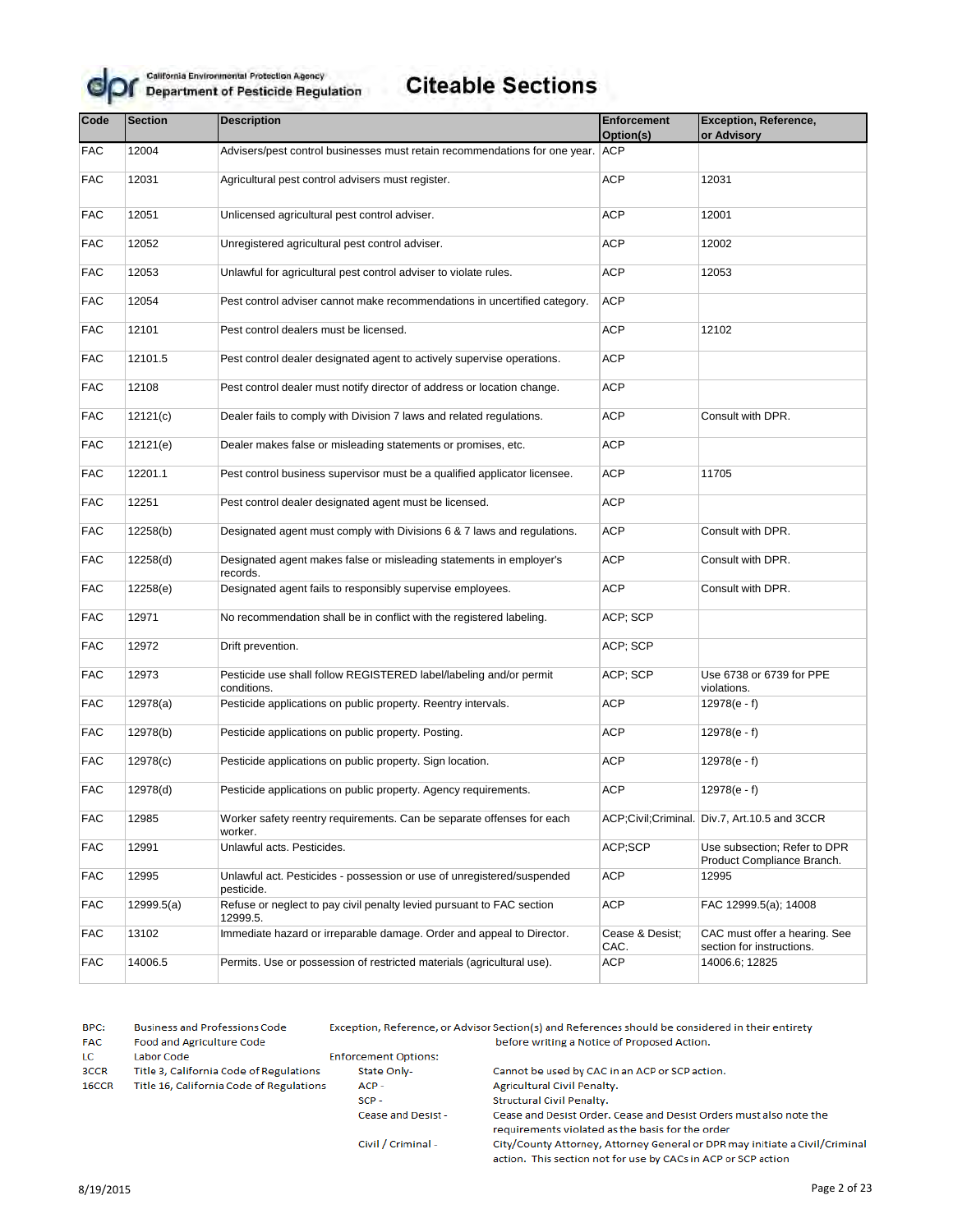

| Code       | <b>Section</b>  | <b>Description</b>                                                                            | Enforcement<br>Option(s) | <b>Exception, Reference,</b><br>or Advisory                   |
|------------|-----------------|-----------------------------------------------------------------------------------------------|--------------------------|---------------------------------------------------------------|
| FAC        | 14007(a)        | Permits conditioned on compliance with codes, regulations and other<br>conditions.            | <b>ACP</b>               |                                                               |
| <b>FAC</b> | 14007(c)        | Permittee has duty to update permit information to commissioner.                              | <b>ACP</b>               |                                                               |
| <b>FAC</b> | 14010           | Sales. Necessity of user's permit.                                                            | <b>ACP</b>               |                                                               |
| <b>FAC</b> | 14011           | Application of restricted materials. Application of regulations.                              | <b>ACP</b>               |                                                               |
| <b>FAC</b> | 14011.5         | Pesticide use reports for restricted materials to commissioner within 7 days.                 | <b>ACP</b>               |                                                               |
| <b>FAC</b> | 14012(a)        | Maintenance and availability of restricted materials sales records.                           | <b>ACP</b>               | 12811; et Seq.                                                |
| <b>FAC</b> | 14015           | Restricted materials possession/use requirement. Direct supervision.                          | <b>ACP</b>               | 6000; 14093                                                   |
| <b>FAC</b> | 14015           | Restricted materials only possessed, used, supervised by,<br>private/commercial applicator.   | <b>ACP</b>               | 14093; 6000                                                   |
| <b>FAC</b> | 15204(a)        | Branch 2, 3, PCO, and qualifying manager must register with commissioner<br>before operating. | <b>ACP</b>               | 15204(a - c); Take action under<br>authority of 15204(d).     |
| <b>FAC</b> | 15204(b)        | Notice before operation of structural pest control business - satellite<br>locations.         | <b>ACP</b>               | 15204(a - c); Take action under<br>authority of 15204(d).     |
| <b>FAC</b> | 15204(c)        | Structural pest control licensees/fumigators make personal notification to<br>commissioner.   | <b>ACP</b>               | 15204(a - c); Take action under<br>authority of 15204(d).     |
| <b>FAC</b> | 15204.5(a)      | Branch 1 licensees, SPCOs, reps, applicators and registered companies<br>register w/CAC.      | <b>ACP</b>               | 15204.5(a - d); Take action<br>under authority of 15204.5(e). |
| <b>FAC</b> | 15204.5(b)      | Registration form requirements and information.                                               | <b>ACP</b>               | 15204.5(a - d); Take action<br>under authority of 15204.5(e). |
| <b>FAC</b> | 15204.5(c)      | Branch 1 fumigators must register in person at CAC's office.                                  | <b>ACP</b>               | 15204.5(a - d); Take action<br>under authority of 15204.5(e). |
| <b>FAC</b> | 15204.5(d)      | Structural fumigation. 24 hour advance notice to CAC before commencing<br>application.        | <b>ACP</b>               | 15204.5(a - d); Take action<br>under authority of 15204.5(e). |
| <b>FAC</b> | 15205(a)        | Registered structural pest control companies must make records available.                     | <b>SCP</b>               | BPC 8505.5                                                    |
| <b>FAC</b> | 15301(a)        | Manufacture/deliver/sell/advertise unregistered wood destroying pest device. SCP              |                          |                                                               |
| LC         | 1695            | Farm labor contractors. County registration.                                                  | <b>ACP</b>               | Use subsection $(a)(1)$ ; $(a)(2)$ or<br>$(a)(8)$ only.       |
| LC         | 1695(a)(1)      | Farm labor contractors. Carry license on person.                                              | <b>ACP</b>               |                                                               |
| LC         | 1695(a)(2)      | Farm labor contractors. File change of address.                                               | <b>ACP</b>               |                                                               |
| <b>LC</b>  | 1695(a)(8)      | Farm labor contractors. Annual county registration.                                           | <b>ACP</b>               | 1695(a)(1)                                                    |
| 16CCR      | 1970(a)         | Standards/record requirements. Fumigation log.                                                | <b>SCP</b>               |                                                               |
|            | 16CCR   1970(b) | Standards/requirements. Pesticide use log.                                                    | <b>SCP</b>               |                                                               |
|            | 16CCR 1970.3(a) | Securing against entry. Pin requirements.                                                     | <b>SCP</b>               |                                                               |
| 16CCR      | 1970.3(b)       | Securing against entry. Staple prohibition.                                                   | <b>SCP</b>               |                                                               |
| 16CCR      | 1970.3(c)       | Securing against entry. Barricade entrance.                                                   | <b>SCP</b>               |                                                               |
| 16CCR      | 1970.4(a)       | Pesticide disclosure. Form, notice and possession requirements.                               | <b>SCP</b>               |                                                               |
| 16CCR      | 1970.4(b)       | Pesticide disclosure. Death or injury reporting requirements.                                 | <b>SCP</b>               |                                                               |
| 16CCR      | 1970.4(c)       | Pesticide disclosure. Notice location.                                                        | <b>SCP</b>               |                                                               |
| 16CCR      | 1970.4(e)       | Pesticide disclosure. Multi-family dwellings.                                                 | <b>SCP</b>               |                                                               |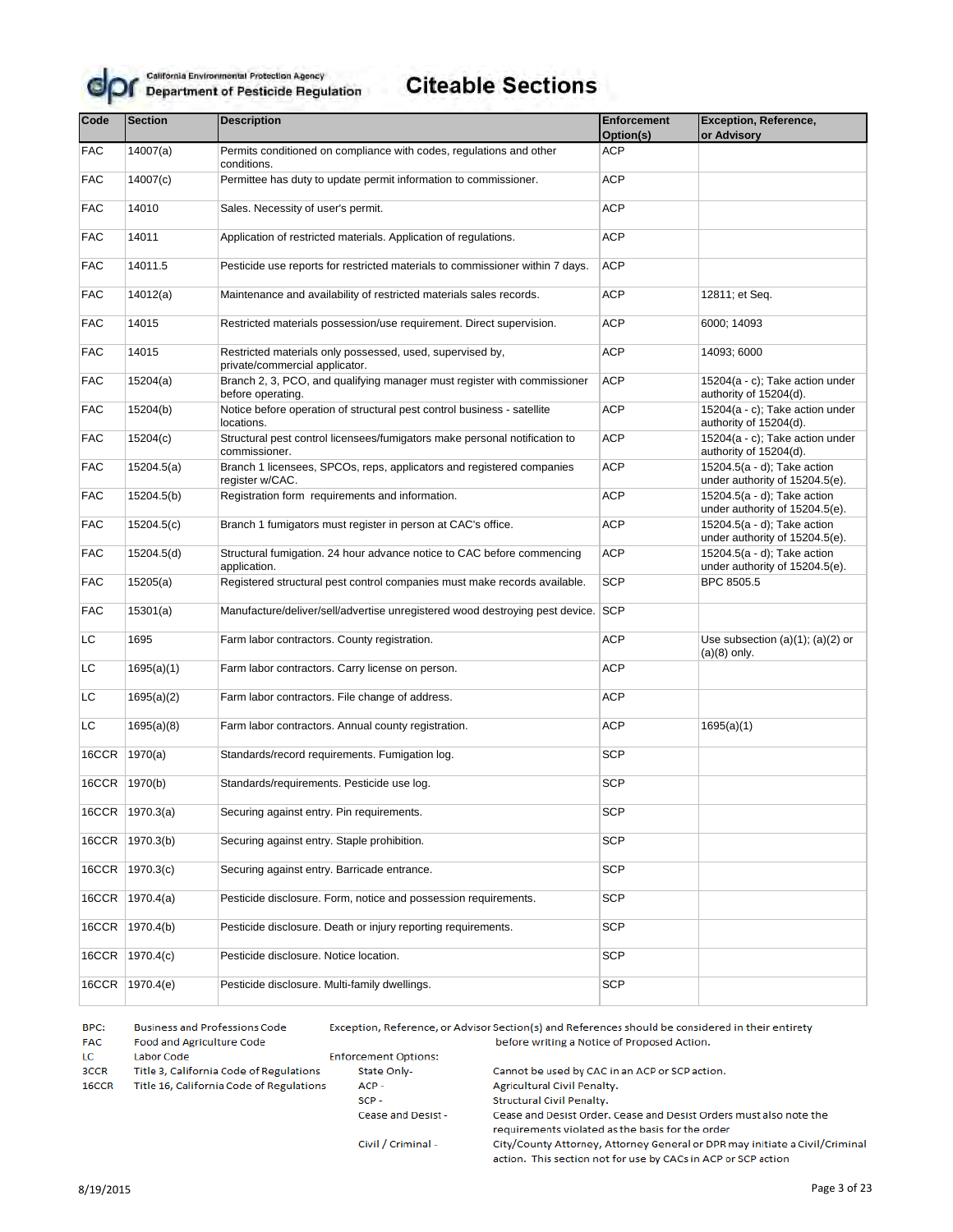

## **Citeable Sections**

| Code  | <b>Section</b>  | <b>Description</b>                                                                          | <b>Enforcement</b><br>Option(s) | <b>Exception, Reference,</b><br>or Advisory                   |
|-------|-----------------|---------------------------------------------------------------------------------------------|---------------------------------|---------------------------------------------------------------|
| 16CCR | 1970.4(f)       | Pesticide disclosure. Requirement after request for information.                            | <b>SCP</b>                      |                                                               |
|       |                 |                                                                                             | <b>SCP</b>                      |                                                               |
| 16CCR | 1970.5          | Commencing aeration.                                                                        |                                 |                                                               |
| 16CCR | 1970.6(a)       | Fumigation of connecting structures. All units and rooms must be vacated.                   | <b>SCP</b>                      |                                                               |
| 16CCR | 1970.6(b)       | Fumigation of connecting structures. Contractor inquiry requirements.                       | <b>SCP</b>                      |                                                               |
| 16CCR | 1970.6(c)       | Fumigation of connecting structures. Thorough search of construction<br>elements.           | <b>SCP</b>                      |                                                               |
| 16CCR | 1970.6(d)       | Fumigation of connecting structures. Adjacent and adjoining structures<br>vacant.           | <b>SCP</b>                      |                                                               |
| 16CCR | 1971            | Fumigation safety kit requirements.                                                         | <b>SCP</b>                      | Do not cite 1971 alone; Use<br>subsection a or b.             |
| 16CCR | 1971(a)         | Fumigation safety kit. In possession of crew.                                               | <b>SCP</b>                      | Do not cite 1971 alone; Use<br>subsection a or b.             |
| 16CCR | 1971(b)         | Fumigation safety kit. Use instructions.                                                    | <b>SCP</b>                      | Do not cite 1971 alone; Use<br>subsection a or b.             |
| 16CCR | 1973(a)         | Fumigation safety kit requirements. Testing after aeration.                                 | <b>SCP</b>                      | $1973(a - b)$                                                 |
| 16CCR | 1973(b)         | Fumigation safety kit requirements. Property release/notice of re-entry.                    | <b>SCP</b>                      | $1973(a - b)$                                                 |
| 16CCR | 1974            | Fumigation warning signs.                                                                   | <b>SCP</b>                      |                                                               |
| 16CCR | 1974(a)         | Fumigation warning signs. Posting locations prior to fumigation.                            | <b>SCP</b>                      | $1974(a - b)$                                                 |
| 16CCR | 1974(b)         | Fumigation warning signs. Outside tarps.                                                    | <b>SCP</b>                      | $1974(a - b)$                                                 |
| 16CCR | 1983            | Handling, use, storage of pesticides.                                                       | <b>SCP</b>                      | Don't' cite 1983 alone; Use<br>subsection $(a - i)$ .         |
| 16CCR | 1983(a)         | Handling, use, storage. Container labeling.                                                 | <b>SCP</b>                      | Don't' cite 1983 alone; Use<br>subsection $(a - i)$ .         |
| 16CCR | 1983(b)         | Handling, use, storage. Service kits.                                                       | <b>SCP</b>                      | Don't' cite 1983 alone; Use<br>subsection $(a - i)$ .         |
| 16CCR | 1983(c)         | Handling, use, storage. Locked storage.                                                     | <b>SCP</b>                      | Don't' cite 1983 alone; Use<br>subsection (a - i).            |
| 16CCR | 1983(d)         | Handling, use, storage. Food or drug contamination danger.                                  | <b>SCP</b>                      | Don't' cite 1983 alone; Use<br>subsection (a - i).            |
| 16CCR | 1983(e)         | Handling, use, storage. Not accessible to children, pets.                                   | <b>SCP</b>                      | Don't' cite 1983 alone; Use<br>subsection $(a - i)$ .         |
| 16CCR | 1983(f)         | Handling, use, storage. Rodenticides and avicides removed.                                  | <b>SCP</b>                      | Don't' cite 1983 alone; Use<br>subsection $(a - i)$ .         |
| 16CCR | 1983(g)         | Handling, use, storage. Oil-based materials near flame.                                     | <b>SCP</b>                      | Don't' cite 1983 alone; Use<br>subsection $(a - i)$ .         |
| 16CCR | 1983(h)         | Handling, use, storage. Tracking powders.                                                   | <b>SCP</b>                      | Don't' cite 1983 alone; Use<br>subsection $(a - i)$ .         |
|       | 16CCR   1983(i) | Handling, use, storage. Bait stations.                                                      | <b>SCP</b>                      | Don't' cite 1983 alone; Use<br>subsection $(a - i)$ .         |
| 3CCR  | 6140(a)         | DO NOT CITE in an administrative civil penalty fine action.                                 | Do not cite.                    | Do not cite 6140(a) for \$ penalty;<br>May cite on C/D order. |
| 3CCR  | 6140(b)         | Inspection authority. Records available.                                                    | ACP; SCP                        |                                                               |
| 3CCR  | 6141            | Confidential employee interview regarding illnesses during work hours.                      | ACP;SCP                         |                                                               |
| 3CCR  | 6252.1(b)       | Fumigant volatile organic compound emission recorded and reporting.<br>Application records. | ACP                             | 6624                                                          |
| 3CCR  | 6260(a)         | Research authorization required before experimental or unregistered use.                    | ACP                             | 6268; 6260                                                    |
| 3CCR  | 6260(b)         | Research authorization. General conditions.                                                 | Do not cite.                    | Do not cite; Use subsection (a),<br>$(c)$ or $(e)$ .          |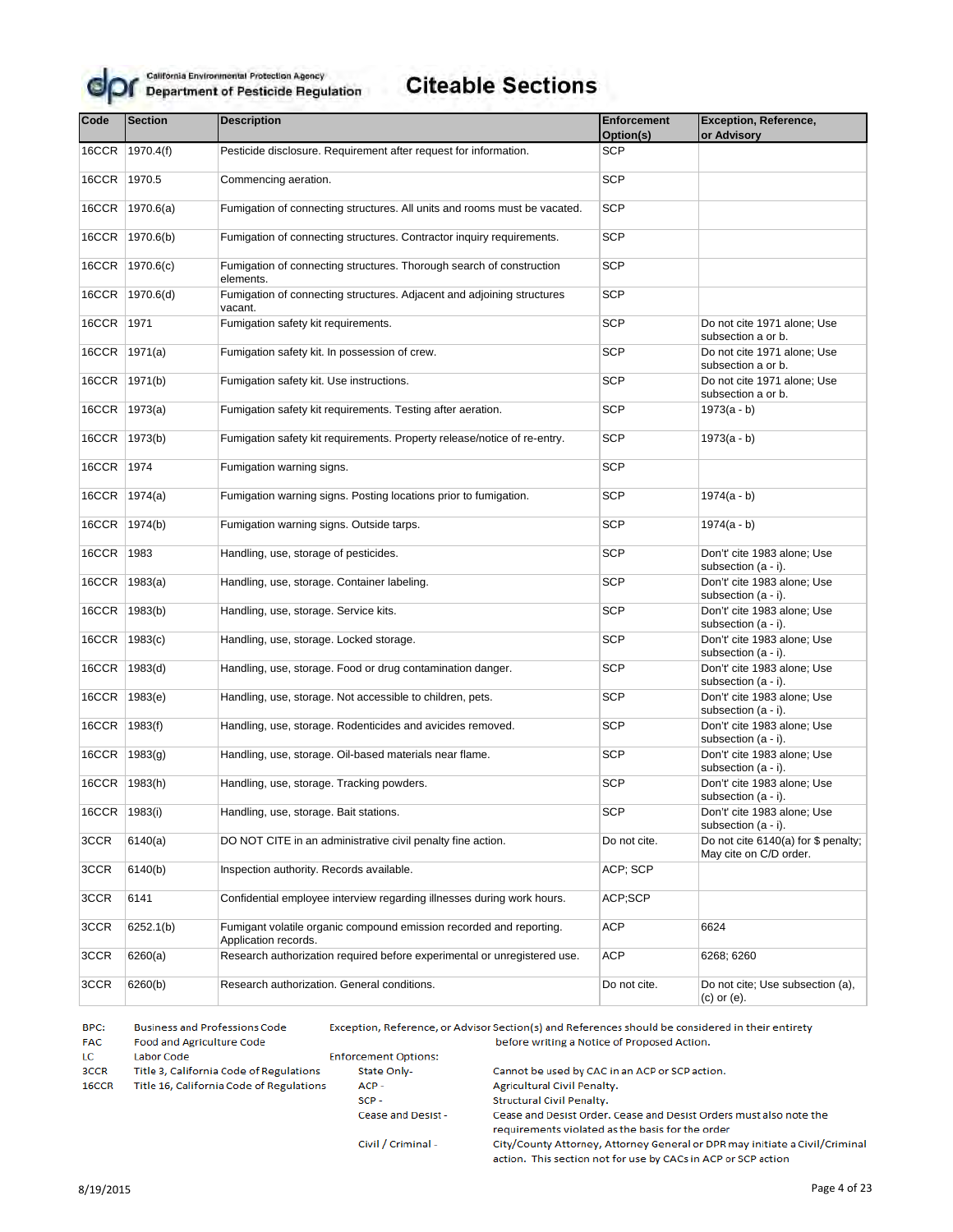

# **Citeable Sections**

| Code | <b>Section</b> | <b>Description</b>                                                                     | <b>Enforcement</b> | <b>Exception, Reference,</b>               |
|------|----------------|----------------------------------------------------------------------------------------|--------------------|--------------------------------------------|
|      |                |                                                                                        | Option(s)          | or Advisory                                |
| 3CCR | 6260(c)        | Research authorization. Human exposure protocol.                                       | ACP                | 6710                                       |
| 3CCR | 6260(e)        | Research authorization. Conditions.                                                    | <b>ACP</b>         | 6260; 6262; 6264; 6266; 6270;<br>and 6272. |
| 3CCR | 6264(a)        | Notification and use of research authorization. 24 hour notice.                        | <b>ACP</b>         |                                            |
| 3CCR | 6264(b)        | Notification and use of research authorization. Report required.                       | <b>ACP</b>         |                                            |
| 3CCR | 6266           | Research authorization reports.                                                        | <b>ACP</b>         | Do not cite 6266 w/o a<br>subsection.      |
| 3CCR | 6266(a)        | Research authorization use report. Final application report.                           | ACP                |                                            |
| 3CCR | 6266(b)        | Reports of research authorization use. Final experimental PUR.                         | <b>ACP</b>         |                                            |
| 3CCR | 6270           | Research authorization. Costs and fees prohibited.                                     | <b>ACP</b>         |                                            |
| 3CCR | 6272           | Research authorization. Possession of authorization.                                   | <b>ACP</b>         |                                            |
| 3CCR | 6406           | Supervision standards. Certified applicators.                                          | <b>ACP</b>         | Cite a more specific requirement.          |
| 3CCR | 6412(a)        | Restricted material permit requirement. Possession/use.                                | <b>ACP</b>         | 6400; 6414; 6416                           |
| 3CCR | 6412(b)        | Restricted material permit requirement. Storage after permit expires.                  | <b>ACP</b>         | 6670; 6670                                 |
| 3CCR | 6416(a)        | Groundwater use restrictions. Permit required for possession/use.                      | <b>ACP</b>         | $6416(a - b)$                              |
| 3CCR | 6420(c)        | Permittee responsible for compliance with all permit conditions.                       | <b>ACP</b>         |                                            |
| 3CCR | 6426(a)        | Alternatives and mitigation measures. Lessen adverse impacts.                          | <b>ACP</b>         |                                            |
| 3CCR | 6426(b)        | Alternatives and mitigation measures. Recommendation available.                        | <b>ACP</b>         |                                            |
| 3CCR | 6428(a)        | Agricultural permit applications. Name and business address.                           | <b>ACP</b>         |                                            |
| 3CCR | 6428(b)        | Agricultural permit applications. Various requirements in subsections.                 | <b>ACP</b>         | 6428(b)                                    |
| 3CCR | 6428(c)        | Agricultural permit applications. Identification of certain areas.                     | <b>ACP</b>         | 6434(a)                                    |
| 3CCR | 6428(d)        | Agricultural permit applications. Commodity/crop to be treated.                        | <b>ACP</b>         |                                            |
| 3CCR | 6428(e)        | Agricultural permit applications. Pest problem to be controlled.                       | <b>ACP</b>         |                                            |
| 3CCR | 6428(f)        | Agricultural permit applications. Permit for each pest on crop/commodity.              | <b>ACP</b>         |                                            |
| 3CCR | 6428(g)        | Agricultural permit applications. Date/crop stage for application.                     | <b>ACP</b>         |                                            |
| 3CCR | 6428(h)        | Agricultural permit applications. Expected method of application.                      | <b>ACP</b>         |                                            |
| 3CCR | 6428(i)        | Agricultural permit applications. Business/supervisor/applicator name.                 | <b>ACP</b>         |                                            |
| 3CCR | 6434(a)        | Notice of intent. Additional information may be required.                              | <b>ACP</b>         | 6428; 6464(a)                              |
| 3CCR | 6434(b)        | Notice of intent. Twenty-four hour notice; and specific information required.          | <b>ACP</b>         | 6428                                       |
| 3CCR | 6443(c)        | Permits for use on phenoxy herbicides on timberland. Prespray notice.                  | <b>ACP</b>         |                                            |
| 3CCR | 6445.5         | Field fumigation licensing requirements.                                               | <b>SCP</b>         |                                            |
| 3CCR | 6447(a)        | MeBr field fumigation - general requirements. Proposed work site plan<br>requirements. | <b>ACP</b>         | 6428; 6447.1; 6447.2; 6484                 |

BPC: **Business and Professions Code** Exception, Reference, or Advisor Section(s) and References should be considered in their entirety **FAC** Food and Agriculture Code before writing a Notice of Proposed Action. **Enforcement Options:** LC Labor Code 3CCR Title 3, California Code of Regulations State Only-Cannot be used by CAC in an ACP or SCP action. ACP-16CCR Title 16, California Code of Regulations Agricultural Civil Penalty.  $SCP -$ Structural Civil Penalty. Cease and Desist -Cease and Desist Order. Cease and Desist Orders must also note the requirements violated as the basis for the order City/County Attorney, Attorney General or DPR may initiate a Civil/Criminal Civil / Criminal -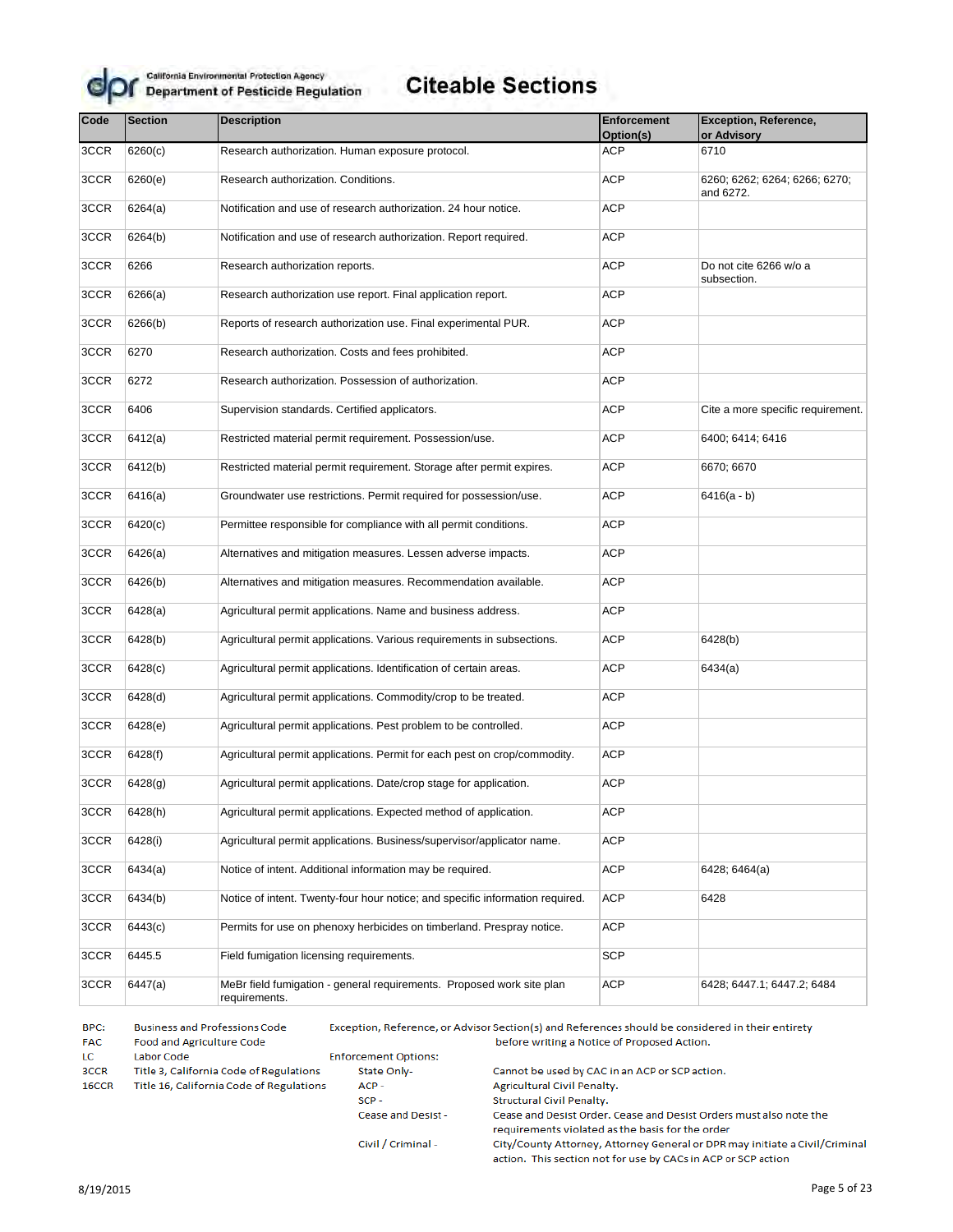

| Code | <b>Section</b>        | <b>Description</b>                                                                           | <b>Enforcement</b><br>Option(s) | <b>Exception, Reference,</b><br>or Advisory |
|------|-----------------------|----------------------------------------------------------------------------------------------|---------------------------------|---------------------------------------------|
| 3CCR | 6447(e)               | MeBr field fumigation - general requirements. Research authorization<br>requirements.        | <b>ACP</b>                      | 6260; 6462                                  |
| 3CCR | 6447(f)               | MeBr field fumigation - general requirements. Tarpaulin requirements.                        | <b>ACP</b>                      | 6447.3                                      |
| 3CCR | 6447(g)               | MeBr field fumigation - general requirements. Equipment - eliminate pesticide ACP<br>drip.   |                                 |                                             |
| 3CCR | 6447.1(a)             | MeBr field fumigation notification requirements. Notice to Commissioner.                     | <b>ACP</b>                      |                                             |
| 3CCR | 6447.1(b)             | MeBr field fumigation notification requirements. Notification to property<br>operators.      | <b>ACP</b>                      | 6447.1                                      |
| 3CCR | 6447.2(b)             | MeBr field fumigation buffer zone requirements. Distances meas'd from<br>perimeter of block. | <b>ACP</b>                      |                                             |
| 3CCR | 6447.2(c)             | MeBr field fumigation buffer zone requirements. Time restrictions.                           | <b>ACP</b>                      |                                             |
| 3CCR | 6447.2(d)             | MeBr field fumigation buffer zone requirements. Inner and outer buffer zones. ACP            |                                 |                                             |
| 3CCR | 6447.2(e)             | MeBr field fumigation buffer zone requirements. Inner buffer zone<br>restrictions.           | <b>ACP</b>                      |                                             |
| 3CCR | 6447.2(f)             | MeBr field fumigation buffer zone requirements. Outer buffer zone<br>restrictions.           | <b>ACP</b>                      |                                             |
| 3CCR | 6447.2 <sub>(g)</sub> | MeBr field fumigation buffer zone requirements. Additional notifications.                    | <b>ACP</b>                      | 6447.1; 6447.2                              |
| 3CCR | 6447.2(h)             | MeBr field fumigation buffer zone requirements. Notification to other property<br>operator.  | <b>ACP</b>                      | 6447.1                                      |
| 3CCR | 6447.2(i)             | MeBr field fumigation buffer zone requirements.                                              | <b>ACP</b>                      |                                             |
| 3CCR | 6447.3(a)             | MeBr field fumigation methods. Additional requirements.                                      | <b>ACP</b>                      | 6784; 6770; 6452                            |
| 3CCR | 6447.3(b)             | MeBr field fumigation methods. Reentry restrictions.                                         | <b>ACP</b>                      | 6770; 6784                                  |
| 3CCR | 6448                  | 1,3-D field fumigation - general requirements.                                               | <b>ACP</b>                      | 6448.1                                      |
| 3CCR | 6448.1(a)             | 1,3-D field fumigation methods. Application rate.                                            | <b>ACP</b>                      |                                             |
| 3CCR | 6448.1(b)             | 1,3-D field fumigation methods. Moisture, soil texture.                                      | <b>ACP</b>                      |                                             |
| 3CCR | 6448.1(c)             | 1,3-D field fumigation methods. Additional requirements.                                     | <b>ACP</b>                      | 6448.1(d)                                   |
| 3CCR | 6448.1(d)             | 1,3-D field fumigation methods. Additional requirements.                                     | <b>ACP</b>                      | 6448.1(e); 6452; 6260                       |
| 3CCR | 6448.1(e)             | 1,3-D field fumigation methods. Tarpaulin repair.                                            | <b>ACP</b>                      |                                             |
| 3CCR | 6449                  | Chloropicrin field fumigation - general requirements.                                        | <b>ACP</b>                      | 6449.1                                      |
| 3CCR | 6449.1(a)             | Chloropicrin field fumigation methods. Application rate.                                     | <b>ACP</b>                      |                                             |
| 3CCR | 6449.1(b)             | Chloropicrin field fumigation methods. Additional methods.                                   | <b>ACP</b>                      | 6449.1(e); 6447.3; 6447.6;<br>6448.1        |
| 3CCR | 6449.1(c)             | Chloropicrin field fumigation methods. Soil moisture and texture.                            | <b>ACP</b>                      |                                             |
| 3CCR | 6449.1(d)             | Chloropicrin field fumigation methods. Tarpaulin repair.                                     | <b>ACP</b>                      |                                             |
| 3CCR | 6450                  | Metam-sodium, metam-potassium, and dazomet field fumigation. General<br>requirements.        | <b>ACP</b>                      | 6450.1; 6450.2                              |
| 3CCR | 6450.1(a)             | Metam-sodium, metam-potassium field fumigation methods. Application rate.                    | ACP                             |                                             |
| 3CCR | 6450.1(b)             | Metam-sodium, metam-potassium field fumigation methods. Soil moisture<br>and texture.        | <b>ACP</b>                      | 6450.1(d)                                   |
| 3CCR | 6450.1(c)             | Metam-sodium, metam-potassium field fumigation methods. Time<br>limitations.                 | <b>ACP</b>                      | 6450.1(d)                                   |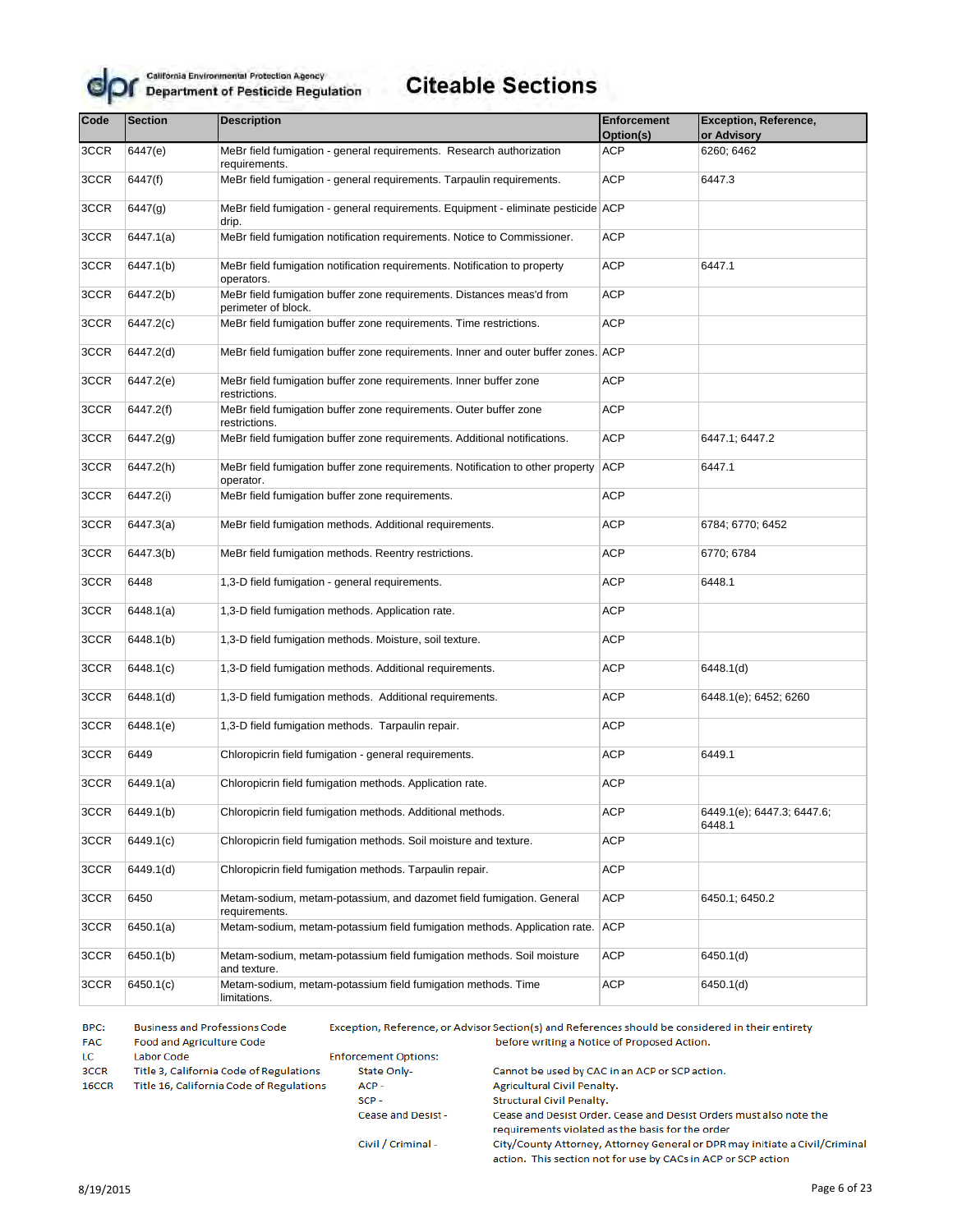

#### **Citeable Sections**

| Code | <b>Section</b> | <b>Description</b>                                                                            | <b>Enforcement</b><br>Option(s) | <b>Exception, Reference,</b><br>or Advisory |
|------|----------------|-----------------------------------------------------------------------------------------------|---------------------------------|---------------------------------------------|
| 3CCR | 6450.1(d)      | Metam-sodium, metam-potassium field fumigation methods. Additional                            | <b>ACP</b>                      |                                             |
|      |                | methods.                                                                                      |                                 |                                             |
| 3CCR | 6450.1(e)      | Metam-sodium, metam-potassium field fumigation methods. Post-water<br>treatments.             | <b>ACP</b>                      |                                             |
| 3CCR | 6450.2(a)      | Dazomet field fumigation methods. Time limitations.                                           | <b>ACP</b>                      |                                             |
| 3CCR | 6450.2(b)      | Dazomet field fumigation methods. Additional methods.                                         | <b>ACP</b>                      |                                             |
| 3CCR | 6451.1(a)      | Sodium tetrathiocarbonate field fumigation methods. Limited methods.                          | ACP                             |                                             |
| 3CCR | 6452(a)        | Reduced VOC emissions field fumigation - Sacramento Metro and South.                          | <b>ACP</b>                      |                                             |
| 3CCR | 6452.1(a)      | Fumigant volatile organic compound emission recorded and reporting.<br>Maintain records.      | ACP                             | 6624                                        |
| 3CCR | 6452.2(e)      | No application of field fumigant May - Oct unless RMP allows or waiver<br>granted in writing. | ACP                             | 6452.2 (a); (c - d)                         |
| 3CCR | 6452.3(a)      | Field fumigant volatile organic compound emission allowances. Time period.                    | <b>ACP</b>                      | 6452.2                                      |
| 3CCR | 6453(a)        | Chloropicrin and MeBr - nursery and commodity fumigation. Properly sealed<br>chamber.         | <b>ACP</b>                      |                                             |
| 3CCR | 6453(b)        | Chloropicrin and MeBr - nursery and commodity fumigation. Chamber<br>posted/attended.         | <b>ACP</b>                      |                                             |
| 3CCR | 6454(a)        | Chloropicrin and MeBr - structural fumigation. Distances.                                     | ACP; SCP                        |                                             |
| 3CCR | 6454(b)        | Chloropicrin and MeBr - structural fumigation. Tarpaulins.                                    | ACP; SCP                        |                                             |
| 3CCR | 6454(c)        | Chloropicrin and MeBr - structural fumigation. Tarpaulin damage.                              | ACP; SCP                        |                                             |
| 3CCR | 6454(d)        | Chloropicrin and MeBr - structural fumigation. Method.                                        | ACP; SCP                        |                                             |
| 3CCR | 6454(e)        | Chloropicrin and MeBr - structural fumigation. Tarpaulin drape.                               | ACP; SCP                        |                                             |
| 3CCR | 6454(f)        | Chloropicrin and MeBr - structural fumigation. Warning agent.                                 | ACP; SCP                        |                                             |
| 3CCR | 6454(g)        | Chloropicrin and MeBr - structural fumigation. Fan.                                           | ACP; SCP                        |                                             |
| 3CCR | 6454(h)        | Chloropicrin and MeBr - structural fumigation. Aeration.                                      | ACP; SCP                        |                                             |
| 3CCR | 6454(i)        | Chloropicrin and MeBr - structural fumigation. Tubes/ducts.                                   | ACP; SCP                        |                                             |
| 3CCR | 6454(j)        | Chloropicrin and MeBr - structural fumigation. Nearby structure.                              | ACP; SCP                        |                                             |
| 3CCR | 6454(k)        | Chloropicrin and MeBr - structural fumigation. Aeration monitor.                              | ACP; SCP                        |                                             |
| 3CCR | 6454(I)        | Chloropicrin and MeBr - structural fumigation. Fan installation.                              | ACP; SCP                        |                                             |
| 3CCR | 6454(m)        | Chloropicrin and MeBr - structural fumigation. SCBA.                                          | ACP; SCP                        |                                             |
| 3CCR | 6454(n)        | Chloropicrin and MeBr - structural fumigation. Concentration.                                 | ACP; SCP                        |                                             |
| 3CCR | 6457           | Bentazon.                                                                                     | ACP                             | 6487.1 - 6487.4                             |
| 3CCR | 6458(a)        | Aldicarb. Application limit.                                                                  | ACP                             | $6458(a - b)$                               |
| 3CCR | 6458(b)        | Aldicarb. Application prohibition - September to March.                                       | ACP                             | 6458(a)                                     |
| 3CCR | 6460           | Drift control.                                                                                | ACP                             | $6460(a - d)$                               |
| 3CCR | 6460(a)        | Drift control. Certain herbicides - discharge shutoff.                                        | ACP                             |                                             |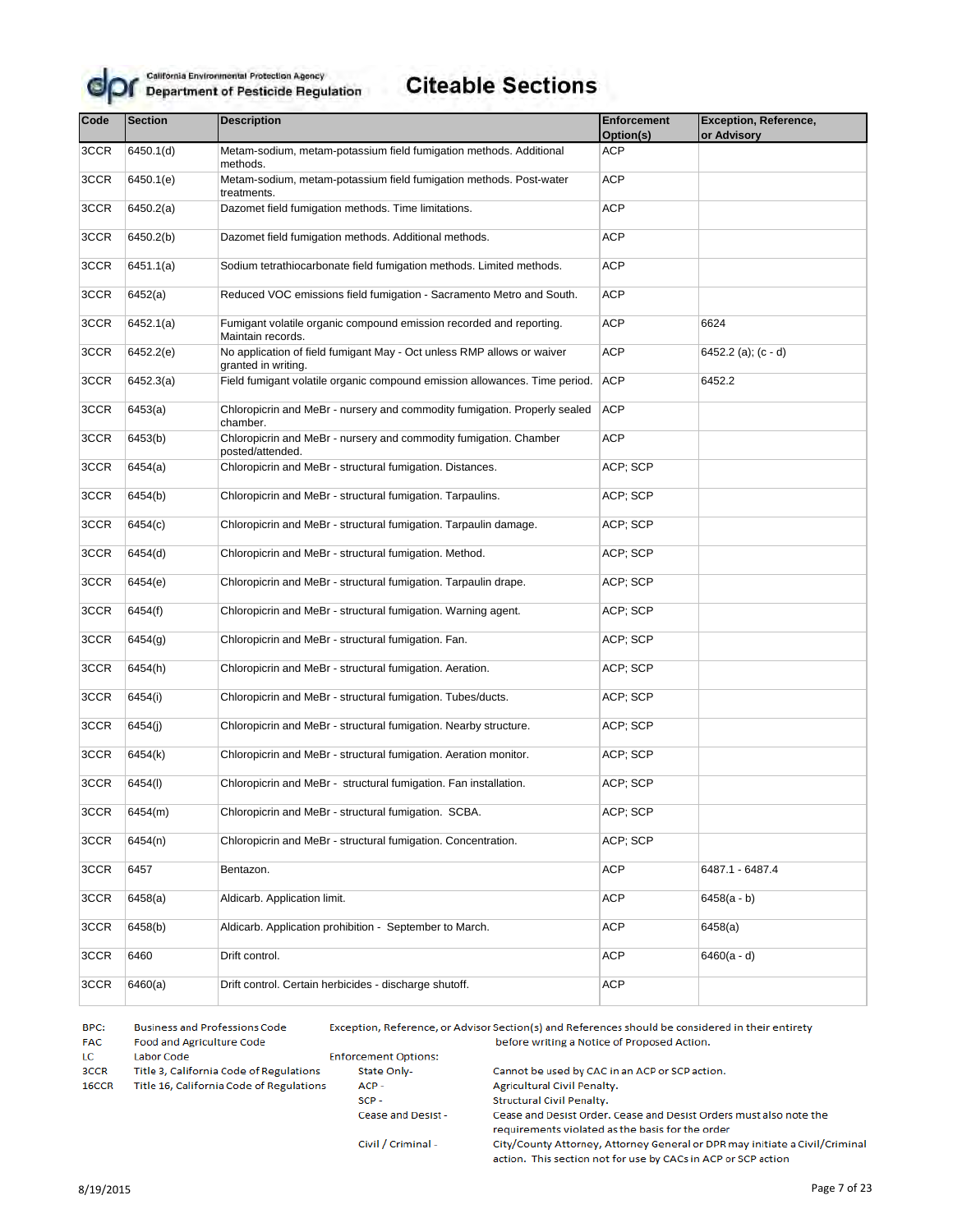

## **Citeable Sections**

| Code | <b>Section</b> | <b>Description</b>                                                | <b>Enforcement</b><br>Option(s) | <b>Exception, Reference,</b><br>or Advisory |
|------|----------------|-------------------------------------------------------------------|---------------------------------|---------------------------------------------|
| 3CCR | 6460(b)        | Drift control. Certain herbicides - 10 mph+ prohibition.          | <b>ACP</b>                      |                                             |
| 3CCR | 6460(c)        | Drift control. Certain herbicides - aircraft requirements.        | <b>ACP</b>                      | 6460                                        |
| 3CCR | 6460(d)        | Drift control. Ground equipment requirements.                     | <b>ACP</b>                      | 6460                                        |
| 3CCR | 6462           | Propanil.                                                         | <b>ACP</b>                      | $6462(a - c)$                               |
| 3CCR | 6462(a)        | Propanil. Restricted use in some counties.                        | <b>ACP</b>                      | 6462(b)                                     |
| 3CCR | 6462(b)        | Propanil. Use or study areas.                                     | <b>ACP</b>                      | $6462(a - b)$                               |
| 3CCR | 6462(d)        | Propanil. Ground equipment req's.                                 | <b>ACP</b>                      | $6462(a - d)$                               |
| 3CCR | 6464(a)        | Phenoxy and other herbicides. Time period and boundaries.         | <b>ACP</b>                      | 6464(a)                                     |
| 3CCR | 6464(b)        | Phenoxy and certain other herbicides. Time period and boundaries. | <b>ACP</b>                      | 6464(b)                                     |
| 3CCR | 6464(c)        | Dicamba; 2-4D; 2-methyl-4-C; propanil. Time and boundaries.       | <b>ACP</b>                      | 6464(c)                                     |
| 3CCR | 6466           | Paraquat.                                                         | <b>ACP</b>                      | $6466(a - d)$                               |
| 3CCR | 6466(a)        | Paraquat for preplant/preemergence. Nozzles.                      | <b>ACP</b>                      |                                             |
| 3CCR | 6466(b)        | Paraquat for preplant/preemergence. Nozzles.                      | ACP                             |                                             |
| 3CCR | 6466(c)        | Paraquat for preplant/preemergence. Discharge.                    | <b>ACP</b>                      |                                             |
| 3CCR | 6466(d)        | Paraquat. Wind velocity.                                          | <b>ACP</b>                      |                                             |
| 3CCR | 6470           | Cotton harvest aids.                                              | <b>ACP</b>                      | $6470(a - c)$                               |
| 3CCR | 6470(a)        | Cotton harvest aids. Various requirements.                        | <b>ACP</b>                      | 6470(a)                                     |
| 3CCR | 6470(b)        | Cotton harvest aids. Aircraft requirements.                       | <b>ACP</b>                      | 6470(b)                                     |
| 3CCR | 6470(c)        | Cotton harvest aids. Air carrier ground equipment.                | <b>ACP</b>                      | 6470(c)                                     |
| 3CCR | 6474           | Carbofuran. Alfalfa restriction.                                  | <b>ACP</b>                      |                                             |
| 3CCR | 6476           | Fenamiphos.                                                       | <b>ACP</b>                      | $6476(a - d)$                               |
| 3CCR | 6476(a)        | Fenamiphos. Turf use - restrictions.                              | <b>ACP</b>                      |                                             |
| 3CCR | 6476(b)        | Fenamiphos. Turf use - equipment restriction.                     | <b>ACP</b>                      |                                             |
| 3CCR | 6476(c)        | Fenamiphos. Turf use - run off.                                   | ACP                             |                                             |
| 3CCR | 6476(d)        | Fenamiphos. Turf use - reentry.                                   | <b>ACP</b>                      |                                             |
| 3CCR | 6487.1         | Artificial recharge basins.                                       | <b>ACP</b>                      | 6800                                        |
| 3CCR | 6487.2         | Inside canal and ditch banks.                                     | <b>ACP</b>                      | 6800; 6487.2(a); 6487.2(b)                  |
| 3CCR | 6487.3         | Engineered rights-of-way within ground water protection areas.    | <b>ACP</b>                      | 6487.3(a - d); 6487.4; 6800                 |
| 3CCR | 6487.4         | Runoff ground water protection areas.                             | <b>ACP</b>                      | 6487.4;6487.2;6487.3;6800                   |
| 3CCR | 6487.5         | Leaching ground water protection areas.                           | <b>ACP</b>                      | 6487.1;6487.2;6487.3;6800                   |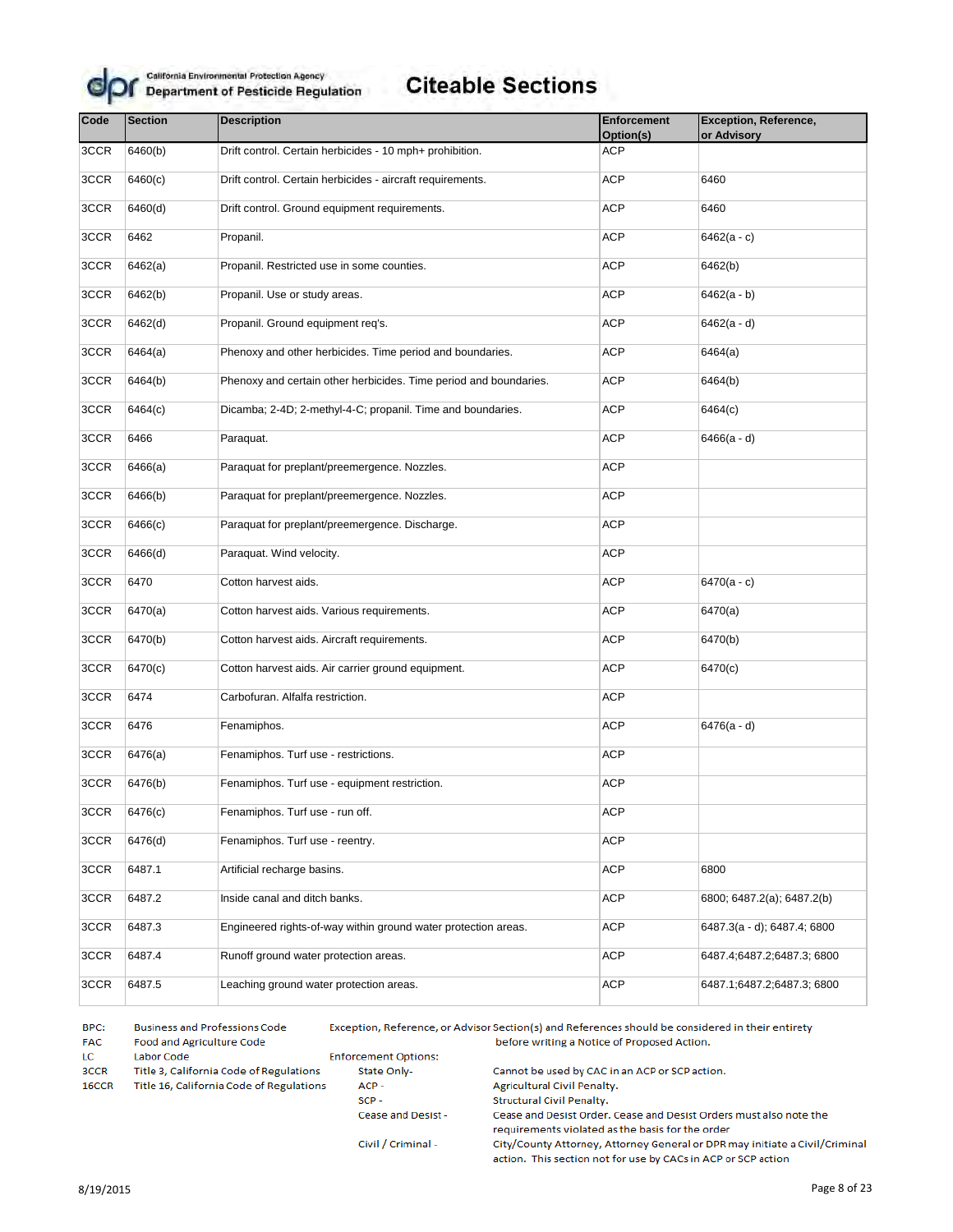

## **Citeable Sections**

| Code | <b>Section</b> | <b>Description</b>                                                                         | <b>Enforcement</b> | <b>Exception, Reference,</b> |
|------|----------------|--------------------------------------------------------------------------------------------|--------------------|------------------------------|
|      |                |                                                                                            | Option(s)          | or Advisory                  |
| 3CCR | 6488(a)        | Antifouling paints or coatings containing tributyltin. Watercraft.                         | <b>ACP</b>         | 6488(a)                      |
| 3CCR | 6488(b)        | Antifouling paints or coatings containing tributyltin. Freshwater/marine.                  | ACP                | 6488(b)                      |
| 3CCR | 6488(c)        | Antifouling paints or coatings containing tributyltin. Dealer requirements.                | <b>ACP</b>         | 6488(c)                      |
| 3CCR | 6489           | Tributyltin paint and/or coating additives.                                                | <b>ACP</b>         |                              |
| 3CCR | 6531           | Maintenance gardener pest control restriction - subcategory Q cannot<br>purchase/use RUPs. | <b>ACP</b>         |                              |
| 3CCR | 6536           | Field fumigation licensing requirements.                                                   | <b>ACP</b>         | 6445.5                       |
| 3CCR | 6542(a)        | Apprentice pilot registration. Identification of journeyman pilot.                         | <b>ACP</b>         |                              |
| 3CCR | 6542(b)        | Apprentice pilot registration. Journeyman pilot change notification.                       | <b>ACP</b>         |                              |
| 3CCR | 6544           | Pesticide handling by pilot. Closed system reg's and certain prohibitions.                 | <b>ACP</b>         |                              |
| 3CCR | 6545.5         | Field fumigation licensing requirements.                                                   | <b>ACP</b>         | 6447-6447.3; 6784            |
| 3CCR | 6556           | Recommendations. Additional to FAC 12003.                                                  | <b>ACP</b>         | 6556(a - e); 12003           |
| 3CCR | 6556(a)        | Recommendations. Acreage/units to be treated.                                              | <b>ACP</b>         | 12003                        |
| 3CCR | 6556(b)        | Recommendations. Concentration/volume per acre.                                            | <b>ACP</b>         | 12003                        |
| 3CCR | 6556(c)        | Recommendations. Worker re-entry interval and disposition.                                 | <b>ACP</b>         | 12003                        |
| 3CCR | 6556(d)        | Recommendations. Criteria for determining recommendation.                                  | <b>ACP</b>         | 12003                        |
| 3CCR | 6556(e)        | Recommendations. Mitigation measures considered.                                           | <b>ACP</b>         | 12003                        |
| 3CCR | 6558           | PCA recommendation prohibitions for high-VOCs - SJoaquin Ozone Area;<br>records - 2 years. | <b>ACP</b>         | 6884; 6884(b)                |
| 3CCR | 6560(a)        | Supervision. Pest control dealer designated agent at principal office.                     | <b>ACP</b>         |                              |
| 3CCR | 6562           | Dealer records and sales reporting.                                                        | <b>ACP</b>         | 6462; 6564; 6622             |
| 3CCR | 6562(a)        | Dealer records and sales reporting. Requirements.                                          | <b>ACP</b>         | 6562(a); 6622                |
| 3CCR | 6562(b)        | Dealer records and sales reporting. Records retained and available.                        | <b>ACP</b>         | 6562(b)                      |
| 3CCR | 6564           | Appropriate products. Dealer responsibilities.                                             | <b>ACP</b>         | $6564(a - b)$                |
| 3CCR | 6564(a)        | Appropriate products. Sale/delivery must correspond with recommendation.                   | ACP                | 6564(b)                      |
| 3CCR | 6564(b)        | Appropriate products. Knowing noncompliance - sale or delivery.                            | <b>ACP</b>         | 6564(a)                      |
| 3CCR | 6566           | Supplemental labeling. Recommendation consistent with registered<br>supplement.            | <b>ACP</b>         |                              |
| 3CCR | 6568(a)        | Dealer responsibilities. Obtain copy of purchaser permit before sale, etc.                 | <b>ACP</b>         |                              |
| 3CCR | 6568(b)        | Dealer responsibilities. Must obtain purchaser certificate/license before sale.            | <b>ACP</b>         | 6400(a); 6400(d)             |
| 3CCR | 6568(c)        | Dealer responsibilities. Must obtain RMP and operator identification<br>information.       | <b>ACP</b>         | 6622                         |
| 3CCR | 6568(d)        | Dealer responsibilities. Operator identification list to out-of-county<br>commissioners.   | <b>ACP</b>         |                              |
| 3CCR | 6568(e)        | Dealer responsibilities. Retain copy of purchaser permits for two years.                   | <b>ACP</b>         | 6622                         |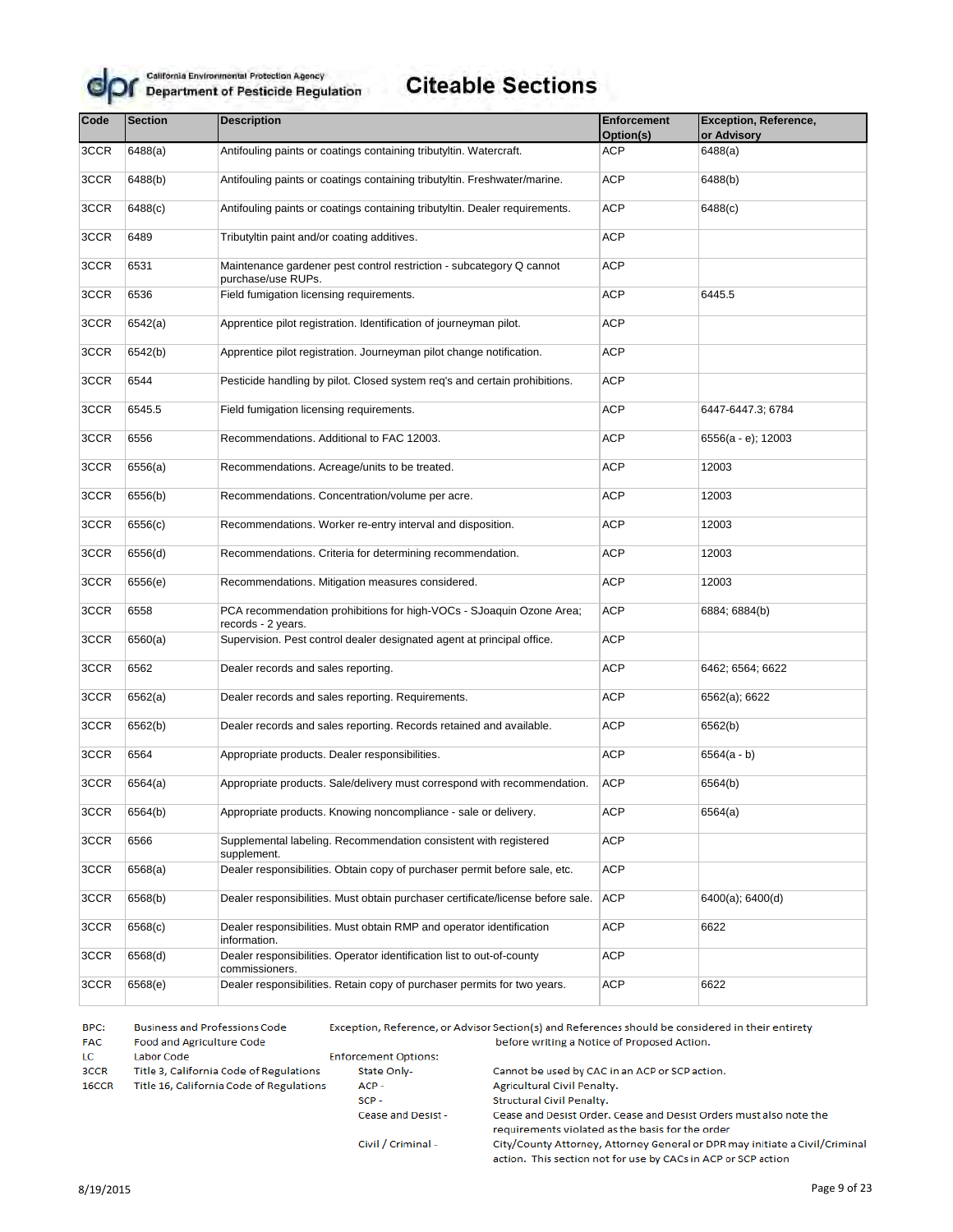

# **Citeable Sections**

| Code | <b>Section</b> | <b>Description</b>                                                                        | <b>Enforcement</b> | <b>Exception, Reference,</b>                                   |
|------|----------------|-------------------------------------------------------------------------------------------|--------------------|----------------------------------------------------------------|
|      |                |                                                                                           | Option(s)          | or Advisory                                                    |
| 3CCR | 6574(a)        | Antifouling paints or coatings containing tributyltin. Dealer requirements.               | ACP                |                                                                |
| 3CCR | 6574(b)        | Antifouling or tributyltin coating uses. Dealer to obtain statement.                      | <b>ACP</b>         | 6574(a)                                                        |
| 3CCR | 6574(c)        | Antifouling or tributyltin coating uses. Dealer to maintain records.                      | <b>ACP</b>         | $6574(a - b)$                                                  |
| 3CCR | 6574(d)        | Antifouling or tributyltin coating uses. Dealer to maintain and present logs.             | <b>ACP</b>         | $6574(a - c)$                                                  |
| 3CCR | 6576           | Sales limitation on clopyralid.                                                           | <b>ACP</b>         |                                                                |
| 3CCR | 6577(a)        | High-VOC nonfumigant sales in SJoaquin Valley - specific sales/reporting<br>requirements. | <b>ACP</b>         | 6881; 6884; 6562                                               |
| 3CCR | 6600(a)        | General standard of care. Equipment in good repair/safe to operate.                       | ACP; SCP           | Expert county witness suggested<br>re: good repair/safe        |
| 3CCR | 6600(b)        | General standard of care. Perform pest control in safe/effective manner.                  | ACP; SCP           | Expert county witness suggested<br>re: safe/effective          |
| 3CCR | 6600(c)        | General standard of care. Use methods/equipment for proper application.                   | ACP; SCP           | Expert county witness suggested<br>re: proper                  |
| 3CCR | 6600(d)        | General standard of care. Perform pest control in correct conditions.                     | ACP; SCP           | Expert county witness suggested<br>re: correct conditions      |
| 3CCR | 6600(e)        | General standards of care. Exercise reasonable precautions.                               | ACP; SCP           | Expert county witness suggested<br>re: reasonable precautions. |
| 3CCR | 6602           | Label must be available at each use site.                                                 | ACP; SCP           |                                                                |
| 3CCR | 6604           | Pesticides must be measured with accurate devices.                                        | ACP: SCP           |                                                                |
| 3CCR | 6606           | Pesticide mixtures must be uniform in application and service rigs.                       | ACP; SCP           |                                                                |
| 3CCR | 6608           | Equipment must be clean to prevent illness, damage, residues, etc.                        | ACP; SCP           |                                                                |
| 3CCR | 6609(a)        | Wellhead protection. Certain prohibitions.                                                | <b>ACP</b>         | 6609(b)                                                        |
| 3CCR | 6609(c)        | Wellhead protection. Preeemergent herbicides prohibition.                                 | <b>ACP</b>         | 6609(b)                                                        |
| 3CCR | 6610           | Backflow prevention device or double-check assembly.                                      | ACP; SCP           |                                                                |
| 3CCR | 6612           | Age requirement.                                                                          | ACP; SCP           | $6612(a - c)$                                                  |
| 3CCR | 6612(a)        | Age requirement for products with certain labeling. Air-supply.                           | ACP; SCP           |                                                                |
| 3CCR | 6612(b)        | Age requirement for products with certain labeling. Closed-system.                        | ACP; SCP           |                                                                |
| 3CCR | 6612(c)        | Age requirement for products with certain labeling. Resistant clothing.                   | ACP; SCP           |                                                                |
| 3CCR | 6614           | Protect persons, animals, property.                                                       | ACP;SCP            | Cite a more specific subsection.                               |
| 3CCR | 6614(a)        | Protect persons, animals, property. Must evaluate before and during<br>application.       | ACP; SCP           | 6620                                                           |
| 3CCR | 6614(b)        | Protect persons, animals, property. Prevent substantial drift.                            | ACP; SCP           | $6614(a - b)$ ; 6620                                           |
| 3CCR | 6616           | Consent to apply necessary.                                                               | ACP; SCP           | 6620                                                           |
| 3CCR | 6618           | Notice of application.                                                                    | <b>ACP</b>         | 6619(c); 6676; BPC 8538; FAC<br>12978 Cite correct party.      |
| 3CCR | 6618(a)        | Notice of applications to property owner – agricultural setting.                          | <b>ACP</b>         | 6619(c); 6676 Cite correct party.                              |
| 3CCR | 6618(b)        | Notice of applications to property owner – other settings (non-ag).                       | ACP; SCP           | BPC 8538; FAC 12978 Cite<br>correct party.                     |
| 3CCR | 6619           | Pesticide completion notice.                                                              | <b>ACP</b>         | Cite a more specific subsection.                               |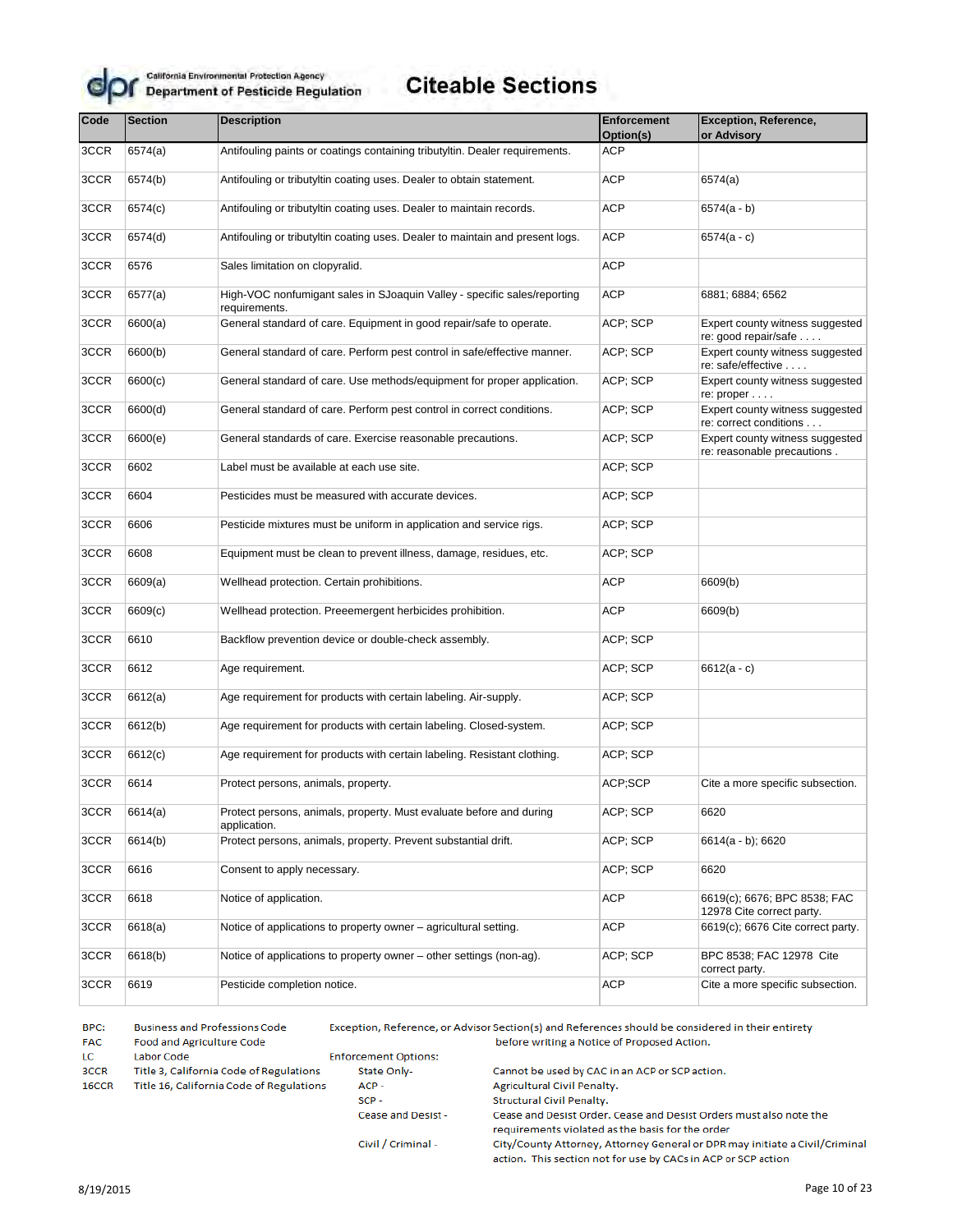

# **Citeable Sections**

| Code | <b>Section</b> | <b>Description</b>                                                                             | Enforcement<br>Option(s)        | <b>Exception, Reference,</b><br>or Advisory                                      |
|------|----------------|------------------------------------------------------------------------------------------------|---------------------------------|----------------------------------------------------------------------------------|
| 3CCR | 6619(a)        | Pesticide application completion notice. Agricultural pest control business.                   | <b>ACP</b>                      | 6618                                                                             |
|      |                |                                                                                                |                                 |                                                                                  |
| 3CCR | 6619(b)        | Pesticide application completion notice. Property operator notification<br>method.             | <b>ACP</b>                      |                                                                                  |
| 3CCR | 6619(c)        | Pesticide application completion notice. Property operator record keeping<br>requirement.      | <b>ACP</b>                      |                                                                                  |
| 3CCR | 6619(d)        | Pesticide application completion notice. Operator/pest control business<br>records.            | <b>ACP</b>                      |                                                                                  |
| 3CCR | 6619(e)        | Pesticide application completion notice. 2 year record retention requirement.                  | <b>ACP</b>                      |                                                                                  |
| 3CCR | 6619(f)        | Pesticide application completion notice. Notice language/comprehension<br>requirement.         | <b>ACP</b>                      |                                                                                  |
| 3CCR | 6619(g)        | Pesticide application completion notice. Notice others not involved in<br>application.         | <b>ACP</b>                      |                                                                                  |
| 3CCR | 6619(h)        | Pesticide application completion notice. Specific PCB record requirements.                     | <b>ACP</b>                      |                                                                                  |
| 3CCR | 6619(i)        | Pesticide application completion notice. Records to Commissioner or<br>Director on request.    | <b>ACP</b>                      |                                                                                  |
| 3CCR | 6622(b)        | Operator identification number required. Production of agricultural<br>commodity.              | <b>ACP</b>                      | 6622(a)                                                                          |
| 3CCR | 6622(c)        | Operator identification numbers. Nonagricultural uses requirements and<br>exemptions.          | <b>ACP</b>                      | $6622(a)$ , (c)                                                                  |
| 3CCR | 6622(d)        | Operator identification numbers. Specific to counties where work is<br>performed.              | <b>ACP</b>                      | $6622(b - c)$                                                                    |
| 3CCR | 6623(a)        | Site identification numbers. Property operator must obtain number from<br>commissioner.        | <b>ACP</b>                      |                                                                                  |
| 3CCR | 6623(c)        | Site identification numbers. Property operator must retain RMP for two years. ACP              |                                 |                                                                                  |
| 3CCR | 6624(a)        | Pesticide use records. Persons who must maintain records.                                      | cases.                          | ACP; SCP in some 6624; 14008; 18663; 6400;<br>6800(b)                            |
| 3CCR | 6624(b)        | Pesticide use records. Pest control operators must include certain<br>information.             | ACP; SCP in some 6624<br>cases. |                                                                                  |
| 3CCR | 6624(c)        | Pesticide use records. Property operators must include certain information.                    | <b>ACP</b>                      | 6624                                                                             |
| 3CCR | 6624(d)        | Pesticide use records. Ag property operators shall maintain records by site.                   | <b>ACP</b>                      | 6624                                                                             |
| 3CCR | 6624(e)        | Pesticide use records. Must be retained two years and made promptly<br>available.              | ACP;SCP                         | 6624                                                                             |
| 3CCR | 6624(f)        | Pesticide use reports. Records shall contain description of application<br>methods.            | cases.                          | ACP; SCP in some 6446.1; 6447.3; 6448.1; 6449.1;<br>6450.1; 6450.2; 6451.1; 6452 |
| 3CCR | 6625(a)        | Pesticide use report for school sites/day care.                                                | ACP; SCP                        | 6624; 6627                                                                       |
| 3CCR | 6625(b)        | Pesticide use report for school sites/day care. Information required to be on<br>form.         | ACP; SCP                        | 6624; 6627                                                                       |
| 3CCR | 6626(a)        | Pesticide use reports for production agriculture. Property operator reporting<br>requirements. | <b>ACP</b>                      |                                                                                  |
| 3CCR | 6626(b)        | Pesticide use reports for production agriculture. Business/operator reporting<br>req's.        | <b>ACP</b>                      |                                                                                  |
| 3CCR | 6626(c)        | Pesticide use reports for production agriculture. Must be on approved form.                    | <b>ACP</b>                      | 6624                                                                             |
| 3CCR | 6626(d)        | Pesticide use reports for production agriculture. Postmark date.                               | <b>ACP</b>                      | 6624(a); 6624(b); 6624(f)                                                        |
| 3CCR | 6626(e)        | Pesticide use reports for production agriculture. Alternate report to director.                | <b>ACP</b>                      |                                                                                  |
| 3CCR | 6626(f)        | Pesticide use reports for production agriculture. Alternate delivery.                          | ACP                             |                                                                                  |
| 3CCR | 6627(a)        | Monthly summary pesticide use report. General reporting requirements.                          | ACP; SCP                        | 6624; 6626                                                                       |
| 3CCR | 6627(b)        | Monthly summary pesticide use report. Additional reporting requirements.                       | ACP; SCP                        |                                                                                  |

BPC: **Business and Professions Code** Exception, Reference, or Advisor Section(s) and References should be considered in their entirety **FAC** Food and Agriculture Code before writing a Notice of Proposed Action. **Enforcement Options:** LC. Labor Code 3CCR Title 3, California Code of Regulations State Only-Cannot be used by CAC in an ACP or SCP action. ACP-16CCR Title 16, California Code of Regulations Agricultural Civil Penalty.  $SCP -$ Structural Civil Penalty. Cease and Desist -Cease and Desist Order. Cease and Desist Orders must also note the requirements violated as the basis for the order City/County Attorney, Attorney General or DPR may initiate a Civil/Criminal Civil / Criminal -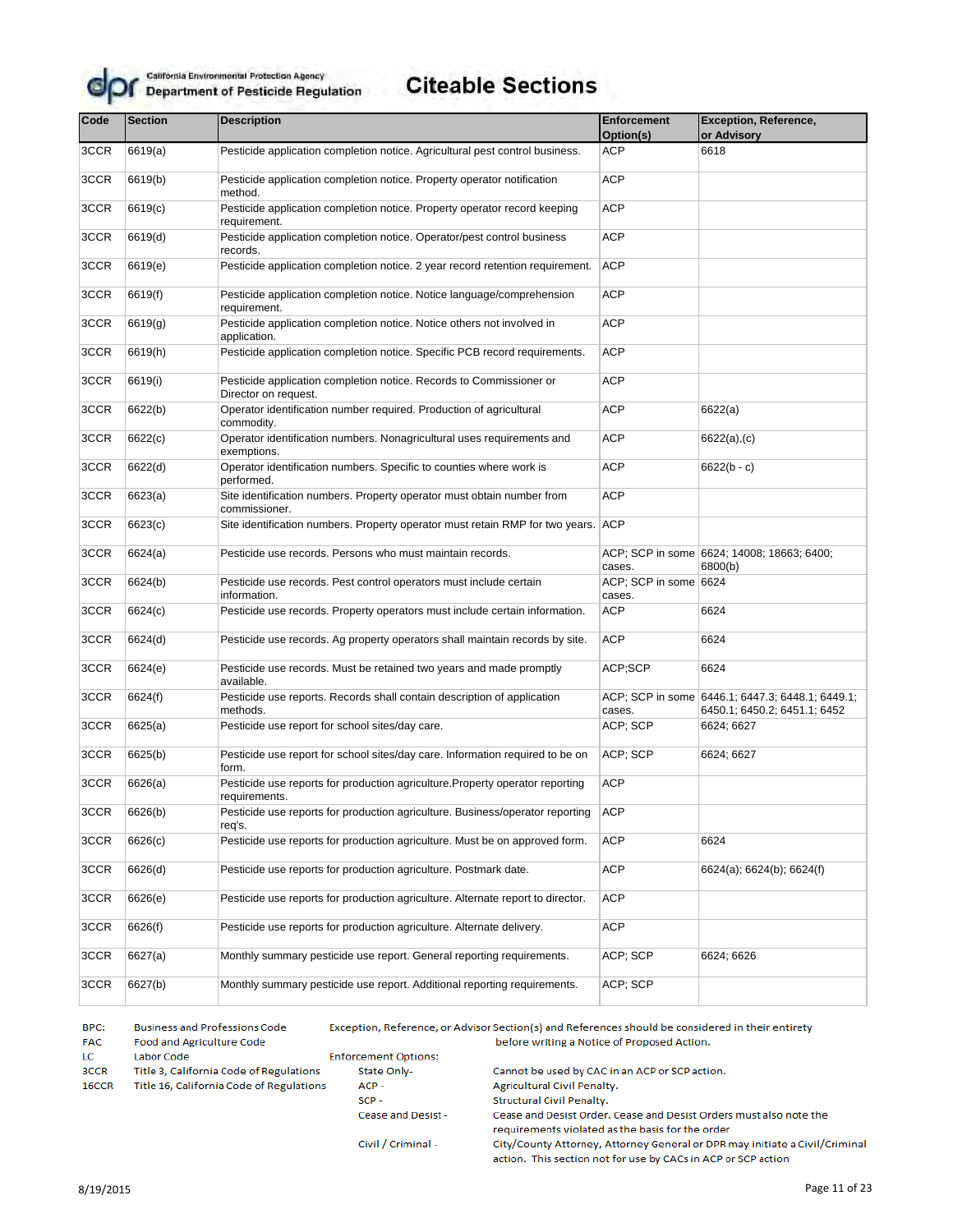

## **Citeable Sections**

| Code | <b>Section</b> | <b>Description</b>                                                                            | <b>Enforcement</b><br>Option(s) | <b>Exception, Reference,</b><br>or Advisory |
|------|----------------|-----------------------------------------------------------------------------------------------|---------------------------------|---------------------------------------------|
| 3CCR | 6627(c)        | Monthly summary pesticide use reports. Alternate report to director.                          | ACP; SCP                        |                                             |
| 3CCR | 6628(a)        | Negative pesticide use report. Agriculture pest control business - report to<br>commissioner. | <b>ACP</b>                      | 11732                                       |
| 3CCR | 6628(b)        | Negative pesticide use report. Structural pest control business - report to<br>commissioner.  | <b>SCP</b>                      | 15204                                       |
| 3CCR | 6628(c)        | Negative pesticide use report. Postmark date.                                                 | ACP; SCP                        |                                             |
| 3CCR | 6630           | Pest control business. Equipment identification.                                              | ACP; SCP                        |                                             |
| 3CCR | 6632           | Pest control business. Recommendation and use permit for ag use.                              | <b>ACP</b>                      |                                             |
| 3CCR | 6634           | Pest control business. Accident reports.                                                      | ACP; SCP                        |                                             |
| 3CCR | 6656(d)        | Owner/operator of apiary in citrus/bee protection area shall file notice about<br>location.   | ACP                             | Fresno, Kern, Tulare Counties<br>ONLY.      |
| 3CCR | 6656(f)        | Person intending to apply pesticide toxic to bees must file NOI regs.                         | <b>ACP</b>                      | Fresno, Kern, Tulare Counties<br>ONLY.      |
| 3CCR | 6656(h)        | Person intending to apply pesticide toxic to bees beekeeper contact regs.                     | <b>ACP</b>                      | Fresno, Kern, Tulare Counties<br>ONLY.      |
| 3CCR | 6656(i)        | Pesticides toxic to bees in citrus/bee protection area regs.                                  | <b>ACP</b>                      | Fresno, Kern, Tulare Counties<br>ONLY.      |
| 3CCR | 6670           | Storage, transportation, disposal. Container control.                                         | ACP; SCP                        | 6402; 6686                                  |
| 3CCR | 6672(a)        | Storage, transportation, disposal. Delivery of pesticide/container.                           | ACP; SCP                        | 6686                                        |
| 3CCR | 6672(b)        | Storage, transportation, disposal. Delivery and control of pesticide/container.               | ACP; SCP                        | 6402; 6686                                  |
| 3CCR | 6674           | Posting of pesticide storage areas. General requirements.                                     | ACP; SCP                        | 6686                                        |
| 3CCR | 6676           | Container requirements. General.                                                              | ACP; SCP                        | 6684                                        |
| 3CCR | 6678           | Service container labeling required.                                                          | ACP; SCP                        |                                             |
| 3CCR | 6678(a)        | Service container labeling. Responsibility for container.                                     | ACP; SCP                        |                                             |
| 3CCR | 6678(b)        | Service container labeling. Identify of pesticide.                                            | ACP; SCP                        |                                             |
| 3CCR | 6678(c)        | Service container labeling. Signal word.                                                      | ACP; SCP                        |                                             |
| 3CCR | 6680           | Prohibited containers for pesticides.                                                         | ACP; SCP                        |                                             |
| 3CCR | 6682(a)        | Transportation. No transportation in compartment with persons, food, feed.                    | ACP; SCP                        | 6686                                        |
| 3CCR | 6682(b)        | Transportation. Containers secured during transportation to avoid<br>spillage/moisture.       | ACP; SCP                        | 6686                                        |
| 3CCR | 6684(a)        | Rinse and drain procedures. Rinse/drain by user at time of use.                               | ACP; SCP                        | 6686                                        |
| 3CCR | 6684(b)        | Rinse and drain procedures. Water/spray carrier amounts.                                      | ACP; SCP                        | 6686                                        |
| 3CCR | 6684(c)        | Rinse and drain procedures. Rinse inner surface.                                              | ACP; SCP                        | 6686                                        |
| 3CCR | 6684(d)        | Rinse and drain procedures. Other method.                                                     | ACP; SCP                        | 6686                                        |
| 3CCR | 6723(a)        | Hazard communication for handlers. Written/read information at workplace.                     | <b>ACP</b>                      |                                             |
| 3CCR | 6723(b)        | Hazard communication for handlers. Certain records in central location.                       | ACP                             |                                             |
| 3CCR | 6723(c)        | Hazard communication for handlers. Must inform about document location,<br>annually.          | ACP                             |                                             |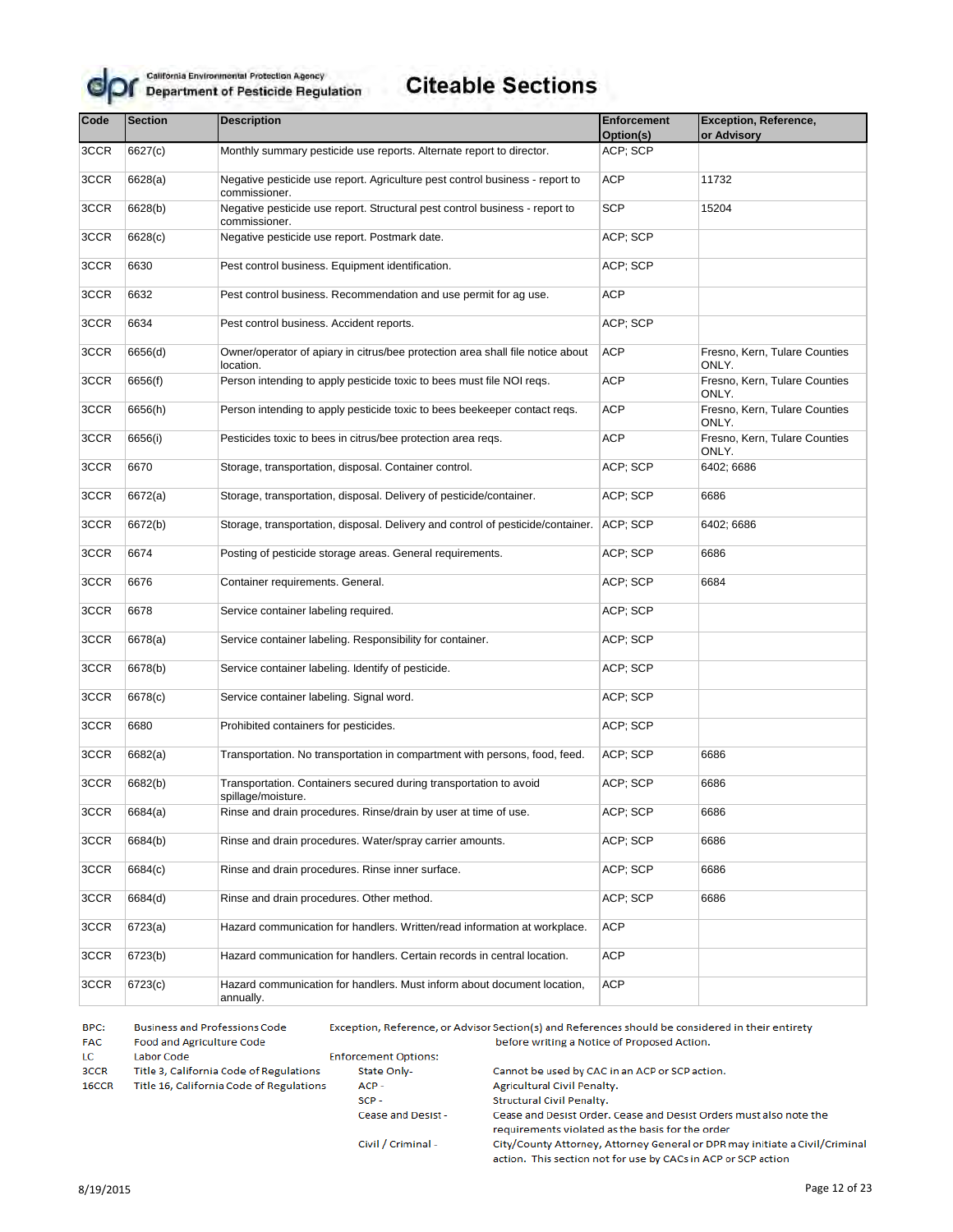

| Code<br><b>Section</b><br><b>Description</b> |            |                                                                                                       | Enforcement                            | Exception, Reference, |  |
|----------------------------------------------|------------|-------------------------------------------------------------------------------------------------------|----------------------------------------|-----------------------|--|
|                                              |            |                                                                                                       | Option(s)                              | or Advisory           |  |
| 3CCR                                         | 6723(d)    | Hazard communication for handlers. Certain records available to physicians,<br>others.                | <b>ACP</b>                             |                       |  |
| 3CCR                                         | 6723.1(a)  | Application specific info for handlers. Display at central location at time of<br>activity.           | <b>ACP</b>                             |                       |  |
| 3CCR                                         | 6723.1(b)  | Application specific info for handlers. Provide within 24 hours of application<br>treatment.          | ACP                                    |                       |  |
| 3CCR                                         | 6723.1(c)  | Application specific info for handlers. Employers maintain certain documents. ACP                     |                                        |                       |  |
| 3CCR                                         | 6724       | Handler training requirements.                                                                        | ACP; SCP                               | $6724(a - f)$         |  |
| 3CCR                                         | 6724(a)    | Handler training. Employer written training program requirement.                                      | ACP; SCP                               |                       |  |
| 3CCR                                         | 6724(b)    | Handler training. Employer training program components.                                               | ACP; SCP                               |                       |  |
| 3CCR                                         | 6724(c)    | Handler training. Must be understandable to employee and require employee ACP; SCP<br>responses.      |                                        |                       |  |
| 3CCR                                         | 6724(d)    | Handler training. Must be completed before employee handles pesticides.                               | ACP; SCP                               |                       |  |
| 3CCR                                         | 6724(e)    | Handler training. Annual training and record/verification of training.                                | ACP; SCP                               |                       |  |
| 3CCR                                         | 6724(f)    | Handler training. Trainer qualifications.                                                             | ACP; SCP                               |                       |  |
| 3CCR                                         | 6726(a)    | ACP; SCP<br>Emergency medical care. Advance plan and availability.                                    |                                        |                       |  |
| 3CCR                                         | 6726(b)    | Emergency medical care. Posted name/location of medical/emergency<br>ACP; SCP<br>facility.            |                                        |                       |  |
| 3CCR                                         | 6726(c)    | ACP; SCP<br>Emergency medical care. Employer ensures employee is taken to physician -<br>immediately. |                                        |                       |  |
| 3CCR                                         | 6728       | Medical supervision. Approved cholinesterase testing labs/procedures.                                 |                                        |                       |  |
| 3CCR                                         | 6728(a)    | Medical supervision. Employer maintains records handler's use of certain<br>pesticides.               | ACP; SCP                               |                       |  |
| 3CCR                                         | 6728(b)    | Medical supervision. Regular handler monitoring - employer/physician<br>agreement.                    | ACP; SCP                               |                       |  |
| 3CCR                                         | 6728(c)    | Medical supervision. Regular handler monitoring - cholinesterase baseline.                            | ACP; SCP                               |                       |  |
| 3CCR                                         | 6728(d)    | Medical supervision. Regular handler monitoring - cholinesterase levels.                              | ACP; SCP                               |                       |  |
| 3CCR                                         | 6728(e)    | Medical supervision. Regular handlers - cholinesterase - remove employee<br>from exposure.            | ACP; SCP                               |                       |  |
| 3CCR                                         | 6730(a)    | Working alone. Two hour contact requirement.                                                          | <b>ACP</b>                             |                       |  |
| 3CCR                                         | 6730(b)    | Working alone. One hour contact requirement.                                                          | <b>ACP</b>                             |                       |  |
| 3CCR                                         | 6732       | Change area must be provided by employers of certain pesticide handlers.                              | <b>ACP</b>                             |                       |  |
| 3CCR                                         | 6734       | Handler decontamination facilities requirements.                                                      | ACP; SCP in some 6734(a - d)<br>cases. |                       |  |
| 3CCR                                         | 6734(a)    | Handler decontamination facilities. Water, soap, towels, emergency wash,<br>eye flush, etc.           | ACP; SCP                               |                       |  |
| 3CCR                                         | 6734(b)    | Handler decontamination facilities. Distance from mix/load site - not restricted ACP<br>area.         |                                        |                       |  |
| 3CCR                                         | 6734(c)    | Handler decontamination. Eye flush immediately available/carried in certain<br>conditions.            | <b>ACP</b>                             |                       |  |
| 3CCR                                         | 6734(d)    | Handler decontamination facilities. Within 100 feet of mix/load site in certain<br>conditions.        | ACP; SCP                               |                       |  |
| 3CCR                                         | 6738(a)(1) | Personal protective equipment care. Employer provides all PPE, inspects,<br>cleans, repairs.          | ACP; SCP                               | 6738.4                |  |
| 3CCR                                         | 6738(a)(2) | Personal protective equipment care. Clean PPE separate from personal<br>clothing, pesticides.         | ACP; SCP                               | 6738.4                |  |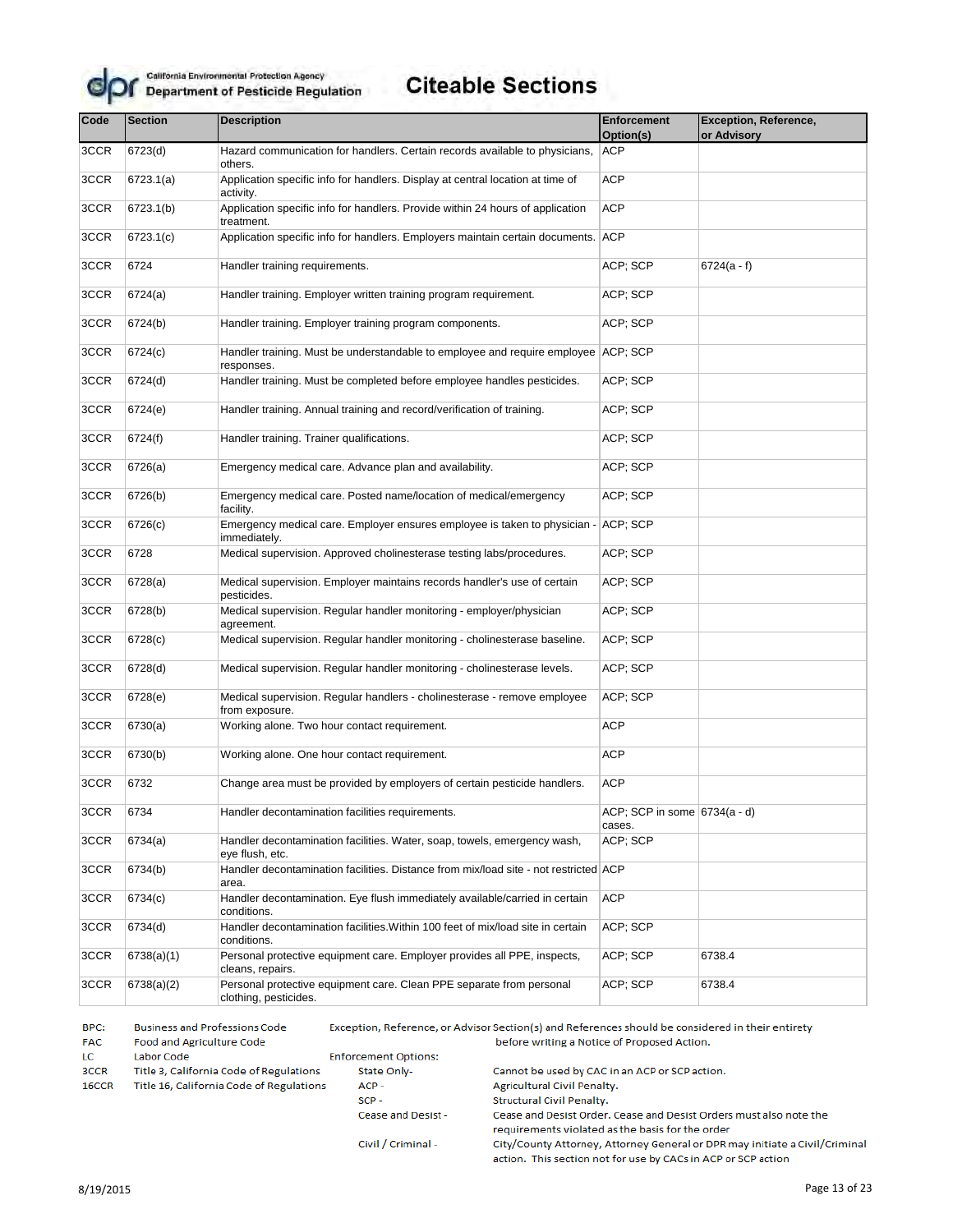

# **Citeable Sections**

| Code | <b>Section</b> | <b>Description</b>                                                                                | <b>Enforcement</b><br>Option(s) | <b>Exception, Reference,</b><br>or Advisory |
|------|----------------|---------------------------------------------------------------------------------------------------|---------------------------------|---------------------------------------------|
| 3CCR | 6738(a)(3)     | Personal protective equipment care. PPE used correctly and for its intended                       | ACP; SCP                        | 6738.4                                      |
|      |                | use.                                                                                              |                                 |                                             |
| 3CCR | 6738(a)(4)     | Personal protective equipment care. Keep/wash potentially contaminated<br>clothing separately.    | ACP; SCP                        | 6738.4                                      |
| 3CCR | 6738(a)(5)     | Personal protective equipment care. PPE dry before storage or kept in a<br>place to dry.          | ACP; SCP                        | 6738.4                                      |
| 3CCR | 6738(a)(6)     | Personal protective equipment care. PPE remains property of employe -they<br>take it home.        | ACP; SCP                        | 6738.4                                      |
| 3CCR | 6738(a)(7)     | Personal protective equipment care. Person cleans/repairs equipment must<br>be protected.         | ACP; SCP                        | 6738.4                                      |
| 3CCR | 6738.1(a)      | Personal protective equipment use. Employees wear eyewear as specified in ACP; SCP<br>6738.2      |                                 | 6738.4; 6738.2                              |
| 3CCR | 6738.1(b)      | Personal protective equipment use. Employees wear gloves as specified in<br>6738.3.               | ACP; SCP                        | 6738.4                                      |
| 3CCR | 6738.1(c)      | Personal protective equipment use. Employees wear footwear when<br>required.                      | ACP; SCP                        | 6738.4                                      |
| 3CCR | 6738.1(d)      | Personal protective equipment use. Employees wear hoods when required.                            | ACP; SCP                        | 6738.4                                      |
| 3CCR | 6738.1(e)      | Personal protective equipment use. Employees wear coveralls when<br>required.                     | ACP; SCP                        | 6738.4                                      |
| 3CCR | 6738.1(f)      | Personal protective equipment use. Employees wear apron when required.                            | ACP; SCP                        | 6738.4                                      |
| 3CCR | 6738.1(g)      | Personal protective equipment use. Employees wear chemical-resistant suit<br>when required.       | ACP; SCP                        | 6738.4                                      |
| 3CCR | 6738.1(g)(1)   | Personal protective equipment use. Temperature information.                                       | ACP; SCP                        | 6738.4                                      |
| 3CCR | 6738.2(a)      | Selection of protective eyewear. Eyewear specifications.                                          | ACP; SCP                        | 6738.4                                      |
| 3CCR | 6738.2(b)      | Selection of protective eyewear. Specified eyewear or more protective<br>eyewear.                 | ACP; SCP                        | 6738.4                                      |
| 3CCR | 6738.2(c)      | Selection of protective eyewear. Respirator w/full-face mask clarification.                       | ACP; SCP                        | 6738.4                                      |
| 3CCR | 6738.2(d)      | Selection of protective eyewear. Prescription lenses cannot interfere w/PPE<br>eyewear/label.     | ACP; SCP                        | 6738.4                                      |
| 3CCR | 6738.3(a)(1)   | Selection of gloves. Category A, etc.                                                             | ACP; SCP                        | 6738.4                                      |
| 3CCR | 6738.3(a)(2)   | Selection of gloves. Category B, etc.                                                             | ACP; SCP                        | 6738.4                                      |
| 3CCR | 6738.3(a)(3)   | Selection of gloves. Category C, etc.                                                             | ACP; SCP                        | 6738.4                                      |
| 3CCR | 6738.3(a)(4)   | Selection of gloves. Category D, etc.                                                             | ACP; SCP                        | 6738.4                                      |
| 3CCR | 6738.3(a)(5)   | Selection of gloves. Category E, etc.                                                             | ACP; SCP                        | 6738.4                                      |
| 3CCR | 6738.3(a)(6)   | Selection of gloves. Category F, etc.                                                             | ACP; SCP                        | 6738.4                                      |
| 3CCR | 6738.3(a)(7)   | Selection of gloves. Category G or H, etc.                                                        | ACP; SCP                        | 6738.4                                      |
| 3CCR | 6738.3(b)(1)   | Selection of gloves. Label non-specific on barrier or category, may be any in<br>6738.3 (a)(1-7). | ACP; SCP                        | 6738.4                                      |
| 3CCR | 6738.3(c)      | Selection of gloves. Barrier must be 14 mils or thicker.                                          | ACP; SCP                        | 6738.4; 6738.3(c)(1);<br>6738.3(c)(2)       |
| 3CCR | 6738.3(c)(2)   | Selection of gloves. High-dexterity and motor skill glove activities - 15<br>minutes/single use.  | ACP; SCP                        | 6738.4                                      |
| 3CCR | 6738.3(d)      | Selection of gloves. Glove liner specifications.                                                  | ACP; SCP                        | 6738.4                                      |
| 3CCR | 6738.3(d)(1)   | Selection of gloves. Flocked gloves and non-separable liners prohibited.                          | ACP; SCP                        | 6738.4                                      |
| 3CCR | 6738.3(e)      | Selection of gloves. Leather glove requirements/restrictions.                                     | ACP; SCP                        | 6738.4                                      |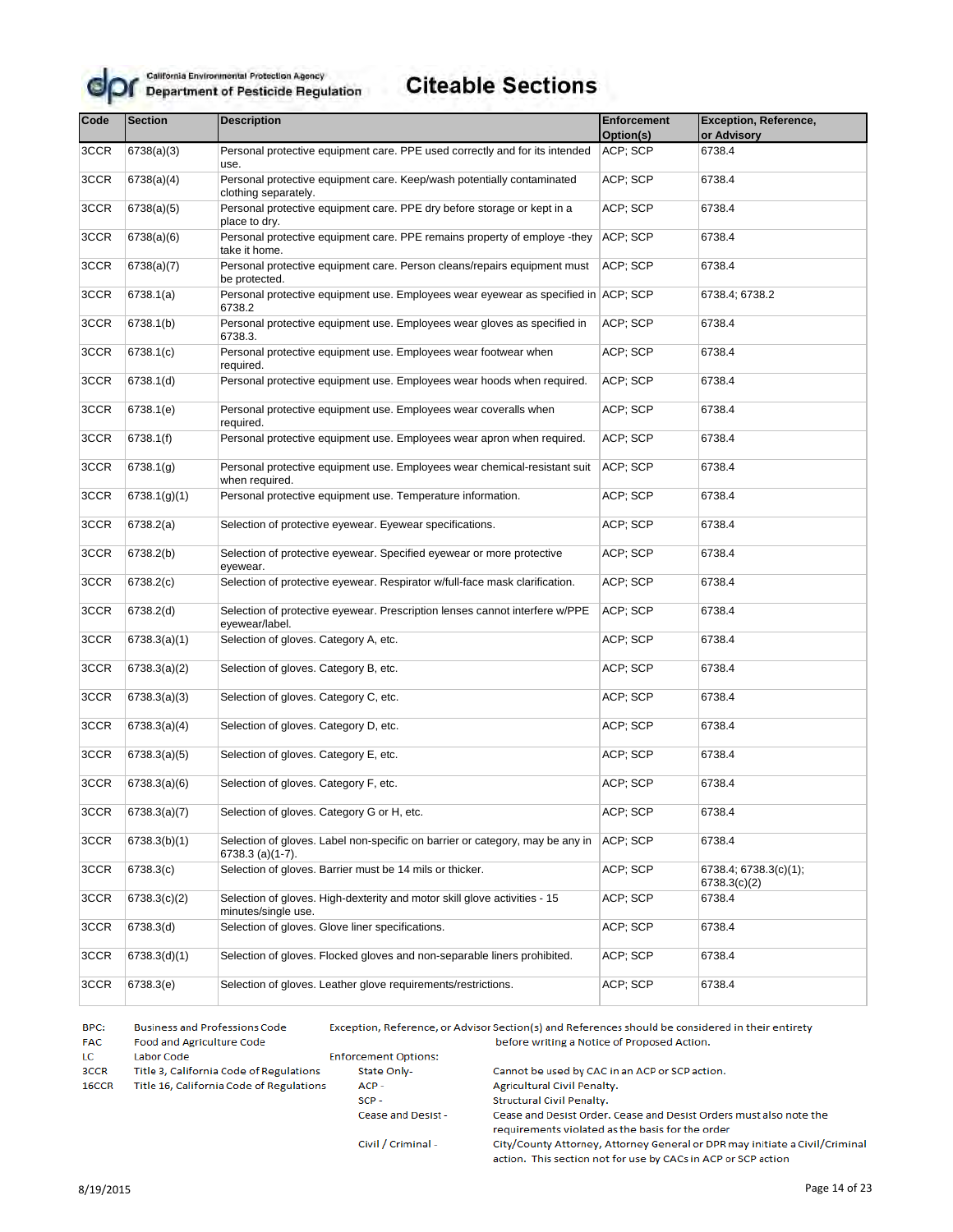

# **Citeable Sections**

| Code                                                                                                               | <b>Section</b>                                                                                           | <b>Description</b>                                                                             | Enforcement                          | <b>Exception, Reference,</b>                                   |  |
|--------------------------------------------------------------------------------------------------------------------|----------------------------------------------------------------------------------------------------------|------------------------------------------------------------------------------------------------|--------------------------------------|----------------------------------------------------------------|--|
|                                                                                                                    |                                                                                                          |                                                                                                | Option(s)                            | or Advisory                                                    |  |
| 3CCR                                                                                                               | 6738                                                                                                     | Respiratory protection requirements.                                                           | ACP; SCP                             | 6738 Cite a more specific<br>subsection.                       |  |
| 3CCR                                                                                                               | 6739                                                                                                     | Respiratory protection. Employers ensure employees use approved<br>respiratory equipment.      | ACP; SCP                             | Many specifications; Cite more<br>specific subsection.         |  |
| 3CCR                                                                                                               | 6739(a)(1)(A)                                                                                            | Respiratory protection. Employers ensure employees use approved<br>respiratory equipment.      | ACP; SCP                             | General provision; Cite more<br>specific subsection.           |  |
| 3CCR                                                                                                               | 6739(a)(2)                                                                                               | Respiratory protection. General provisions for program.                                        | ACP; SCP                             | General program description;<br>Cite more specific subsection. |  |
| 3CCR                                                                                                               | 6739(b)                                                                                                  | Respiratory protection. General provisions for Voluntary Respiratory<br>Provision Information. | ACP; SCP                             | Program description; Cite more<br>specific subsection.         |  |
| 3CCR                                                                                                               | 6739(c)                                                                                                  | Respiratory protection. General provisions for selection of respirators.                       | ACP; SCP                             | General selection criteria; Cite<br>more specific subsection.  |  |
| 3CCR                                                                                                               | 6739(d)                                                                                                  | Respiratory protection. General provisions for medical evaluation.                             | ACP; SCP                             | General program criteria; Cite<br>more specific subsection.    |  |
| 3CCR                                                                                                               | 6739(d)(1)(A)                                                                                            | Respiratory protection. Employer identifies health care professional for<br>evaluation.        | ACP; SCP                             | See subsections; Many<br>exemptions.                           |  |
| 3CCR                                                                                                               | 6739(d)(1)(B)                                                                                            | Respiratory protection. Medical evaluation follows questionnaire in<br>subsection (q).         | ACP; SCP                             | Many exemptions; See<br>subsection (q).                        |  |
| 3CCR                                                                                                               | 6739(d)(2)(A)                                                                                            | Respiratory protection. Follow-up exam requirements.                                           | ACP; SCP                             |                                                                |  |
| 3CCR                                                                                                               | 6739(d)(2)(B)                                                                                            | Respiratory protection. Follow-up exam requirements - additional.                              | ACP; SCP                             |                                                                |  |
| 3CCR<br>6739(d)(3)(A)<br>Respiratory protection. Administration of medical questionnaire and exam<br>confidential. |                                                                                                          | ACP; SCP                                                                                       | See subsections; Many<br>exemptions. |                                                                |  |
| 3CCR                                                                                                               | 6739(d)(3)(B)                                                                                            | Respiratory protection. Employee has opportunity to discuss questionnaire<br>and exam.         | ACP; SCP                             |                                                                |  |
| 3CCR                                                                                                               | 6739(d)(4)(A)                                                                                            | Respiratory protection. Supplemental information for health care<br>professional.              | ACP; SCP                             |                                                                |  |
| 3CCR                                                                                                               | 6739(d)(4)(B)                                                                                            | Respiratory protection. Employer shall provide add'l info to health care<br>professional.      | ACP; SCP                             | Many exemptions; See<br>subsection (d)(4).                     |  |
| 3CCR                                                                                                               | 6739(d)(4)(C)<br>Respiratory protection. Add'l info provided by employer to health care<br>professional. |                                                                                                | ACP; SCP                             |                                                                |  |
| 3CCR                                                                                                               | 6739(d)(5)(A)                                                                                            | Respiratory protection. Employer must obtain written medical<br>recommendation                 |                                      | Many exemptions; See<br>subsection (d)(5).                     |  |
| 3CCR                                                                                                               | 6739(d)(5)(c)                                                                                            | Respiratory protection. Negative pressure requirement.                                         | ACP; SCP                             | Many exemptions; See<br>subsection (d)(5).                     |  |
| 3CCR                                                                                                               | 6739(d)(6)(A)                                                                                            | Respiratory protection. Add'l medical evaluation req'd - employee reports.                     | ACP; SCP                             |                                                                |  |
| 3CCR                                                                                                               | 6739(d)(6)(B)                                                                                            | Respiratory protection. Add'l medical evaluation req'd - other reporters.                      | ACP; SCP                             |                                                                |  |
| 3CCR                                                                                                               | 6739(d)(6)(C)                                                                                            | Respiratory protection. Add'l medical evaluation req'd - reports and fit tests.                | ACP; SCP                             |                                                                |  |
| 3CCR                                                                                                               | 6739(d)(6)(D)                                                                                            | Respiratory protection. Add'l medical evaluation reg'd - workplace condition<br>changes.       | ACP; SCP                             |                                                                |  |
| 3CCR                                                                                                               | 6739(e)                                                                                                  | Respiratory protection. Fit testing - generally.                                               | ACP; SCP                             |                                                                |  |
| 3CCR                                                                                                               | 6739(e)(1)                                                                                               | Respiratory protection. Fit testing - annually.                                                | ACP; SCP                             |                                                                |  |
| 3CCR                                                                                                               | 6739(e)(2)                                                                                               | Respiratory protection. Fit testing - visual changes in employee's physical<br>condition.      | ACP; SCP                             |                                                                |  |
| 3CCR                                                                                                               | 6739(e)(3)                                                                                               | Respiratory protection. Fit testing - employee reasonably requests<br>facepiece/retesting.     | ACP; SCP                             |                                                                |  |
| 3CCR                                                                                                               | 6739(e)(4)                                                                                               | Respiratory protection. Fit testing - test uses Cal/OSHA or manufacturer<br>quidelines.        | ACP; SCP                             |                                                                |  |
| 3CCR                                                                                                               | 6739(e)(5)                                                                                               | Respiratory protection. Fit testing - fit factor.                                              | ACP; SCP                             |                                                                |  |
| 3CCR                                                                                                               | 6739(e)(6)(A)                                                                                            | Respiratory protection. Fit testing - quantitative and qualitative testing req'd.              | ACP; SCP                             |                                                                |  |
| 3CCR                                                                                                               | 6739(e)(6)(B)                                                                                            | Respiratory protection. Fit testing - qualitative fit test req's.                              | ACP; SCP                             |                                                                |  |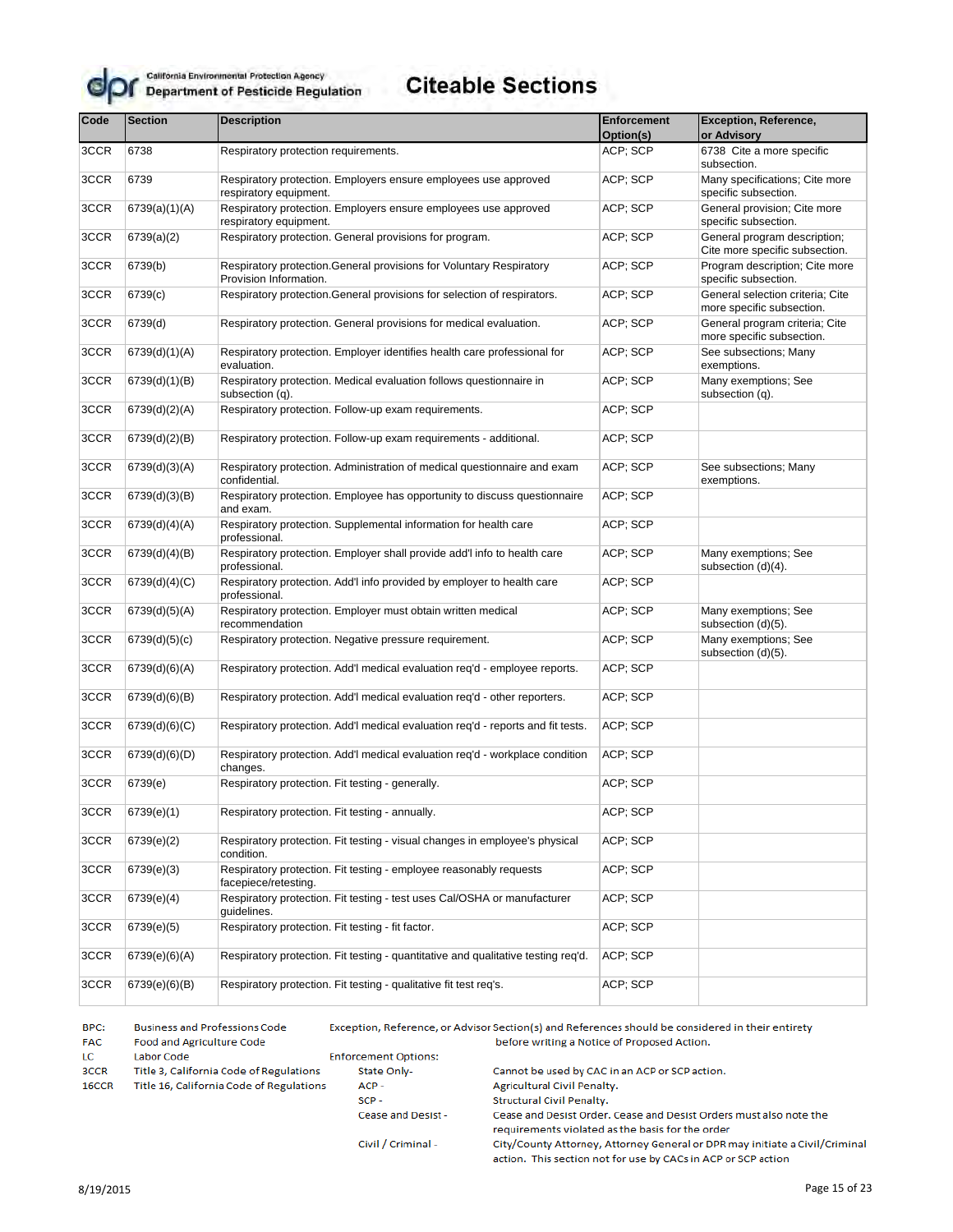

#### **Citeable Sections**

| Code | <b>Section</b>                                                                                         | <b>Description</b>                                                                                   | <b>Enforcement</b><br>Option(s) | <b>Exception, Reference,</b><br>or Advisory   |
|------|--------------------------------------------------------------------------------------------------------|------------------------------------------------------------------------------------------------------|---------------------------------|-----------------------------------------------|
| 3CCR | 6739(e)(6)(C)                                                                                          | Respiratory protection. Fit testing - modifications to facepiece.                                    | ACP; SCP                        |                                               |
| 3CCR | 6739(f)                                                                                                | Respiratory protection. Facepiece seal - no interference w seal.                                     | ACP; SCP                        |                                               |
| 3CCR | 6739(f)(1)(A)                                                                                          | Respiratory protection. Facepiece - interference w seal - facial hair.                               | ACP; SCP                        |                                               |
| 3CCR | 6739(f)(1)(B)                                                                                          | Respiratory protection. Facepiece - interference w seal - any physical/mental ACP; SCP<br>condition. |                                 |                                               |
| 3CCR | 6739(f)(2)                                                                                             | Respiratory protection. Facepiece - interference w seal - corrective<br>lenses/goggles.              | ACP; SCP                        |                                               |
| 3CCR | 6739(f)(3)                                                                                             | Respiratory protection. Facepiece - interference w seal - seal check each<br>time used.              | ACP; SCP                        |                                               |
| 3CCR | 6739(f)(4)                                                                                             | Respiratory protection. Appropriate surveillance of work<br>areas/conditions/effectiveness.          | ACP; SCP                        |                                               |
| 3CCR | 6739(f)(5)(A)                                                                                          | Respiratory protection. Employees leave area to was faces/facepieces.                                | ACP; SCP                        |                                               |
| 3CCR | 6739(f)(5)(B)                                                                                          | Respiratory protection. Employees leave area when they detect<br>vapor/leaking/changes.              | ACP; SCP                        |                                               |
| 3CCR | 6739(f)(5)(C)                                                                                          | Respiratory protection. Employees leave area to replace/adjust respirator or<br>elements.            | ACP; SCP                        |                                               |
| 3CCR | 6739(f)(6)                                                                                             | Respiratory protection. Employer must replace/repair respirator in certain<br>conditions.            | ACP; SCP                        |                                               |
| 3CCR | 6739(g)(1)                                                                                             | Respiratory protection. Dangerous to Life/Health - one/two employees<br>outside atmosphere.          | ACP; SCP                        | Many exemptions; See<br>subsection $(g)(2)$ . |
| 3CCR | Respiratory protection. Dangerous to Life/Health - visual/voice/signal<br>6739(g)(2)<br>communication. |                                                                                                      | ACP; SCP                        |                                               |
| 3CCR | 6739(g)(3)                                                                                             | Respiratory protection. Dangerous to Life/Health - outside employee is<br>emergency trained.         |                                 |                                               |
| 3CCR | 6739(g)(4)                                                                                             | Respiratory protection. Dangerous to Life/Health - employer notification req.                        |                                 |                                               |
| 3CCR | 6739(g)(5)(A)                                                                                          | Respiratory protection. Dangerous to Life/Health - outside employee SCBA<br>eqp't req'd.             | ACP; SCP                        |                                               |
| 3CCR | 6739(g)(5)(B)                                                                                          | Respiratory protection. Dangerous to Life/Health - outside employee retrieval ACP; SCP<br>eqp't.     |                                 |                                               |
| 3CCR | 6739(h)                                                                                                | Respiratory protection. Respirator cleaning/disinfection req's - generally.                          | ACP; SCP                        |                                               |
| 3CCR | 6739(h)(1)                                                                                             | Respiratory protection. Respirator - exclusive use - maintained in sanitary<br>condition.            | ACP; SCP                        |                                               |
| 3CCR | 6739(h)(2)                                                                                             | Respiratory protection. Respirator - emergency use - cleaned/disinfected<br>after each use.          | ACP; SCP                        |                                               |
| 3CCR | 6739(h)(3)                                                                                             | Respiratory protection. Respirator - reissued - cleaned/disinfected before<br>reissue.               | ACP; SCP                        |                                               |
| 3CCR | 6739(h)(4)                                                                                             | Respiratory protection. Respirator - stored to protect from<br>damage/contamination, etc.            | ACP; SCP                        | Many exemptions; See<br>subsection (h)(4).    |
| 3CCR | 6739(i)(1)                                                                                             | Respiratory protection. Emergency respirator storage accessible to work<br>area.                     | ACP; SCP                        |                                               |
| 3CCR | 6739(i)(2)                                                                                             | Respiratory protection. Emergency respirator stored/clearly marked as<br>"emergency".                | ACP; SCP                        |                                               |
| 3CCR | 6739(i)(3)                                                                                             | Respiratory protection. Emergency respirator stored according to<br>manufacturer's req's.            | ACP; SCP                        |                                               |
| 3CCR | 6739(i)(4)                                                                                             | Respiratory protection. Emergency respirator stored to allow accessibility in<br>emergency.          | ACP; SCP                        |                                               |
| 3CCR | 6739(j)                                                                                                | Respiratory protection. Inspection and repair - generally.                                           | ACP; SCP                        | See lists in $(i)(1 - 2)$ .                   |
| 3CCR | 6739(j)(1)(A)                                                                                          | Respiratory protection. Employer ensures respirators checked before<br>use/during cleaning.          | ACP; SCP                        | Many exemptions; See checklists<br>in (j).    |
| 3CCR | 6739(j)(1)B)                                                                                           | Respiratory protection. Employer ensures emergency respirators checked<br>before use.                | ACP; SCP                        | Many exemptions; See checklists<br>in $(i)$ . |
| 3CCR | 6739(j)(1)(C)                                                                                          | Respiratory protection. Employer ensures emergency respirators checked<br>monthly.                   | ACP; SCP                        | Many exemptions; See checklists<br>in (j).    |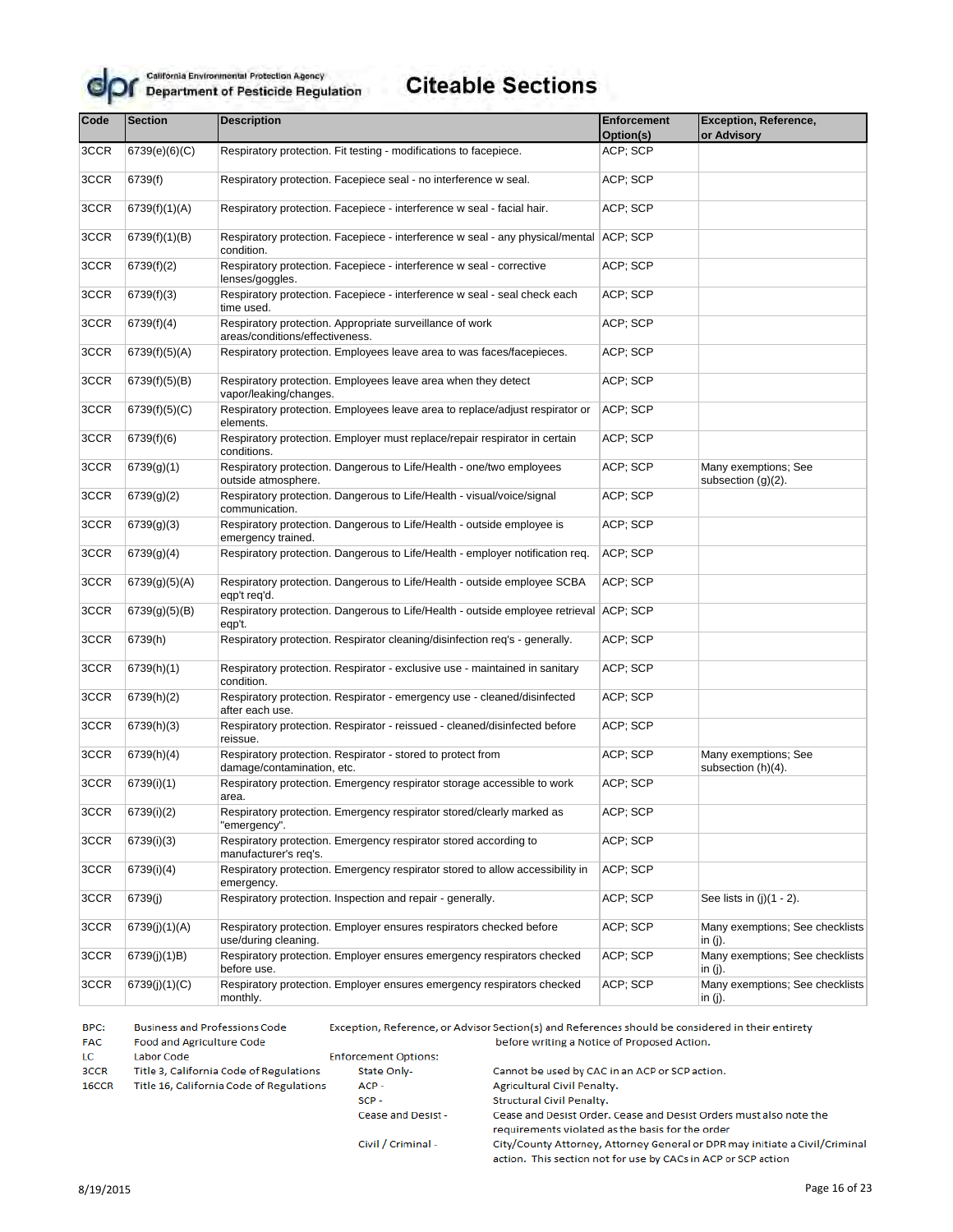

# **Citeable Sections**

| Code | <b>Section</b> | <b>Description</b>                                                                                      | <b>Enforcement</b><br>Option(s)           | <b>Exception, Reference,</b><br>or Advisory                |  |
|------|----------------|---------------------------------------------------------------------------------------------------------|-------------------------------------------|------------------------------------------------------------|--|
| 3CCR | 6739(j)(2)(B)  | Respiratory protection. Repairs made to manufacturer's specifications.                                  | ACP; SCP                                  | Many exemptions; See checklists<br>in $(i)$ .              |  |
| 3CCR | 6739(j)(2)(C)  | Respiratory protection. Adjustments made by manufacturer or trained<br>technician.                      | ACP; SCP                                  | Many exemptions; See checklists<br>in $(i)$ .              |  |
| 3CCR | 6739(j)(2)(A)  | Respiratory protection. Employers ensure respirators that fail inspection are<br>removed.               | ACP; SCP                                  | Many exemptions; See<br>subsections $(j)(2)(A - C)$ .      |  |
| 3CCR | 6739(k)(1)     | Respiratory protection. Breathing air quality and use - compressed breathing<br>specs.                  | ACP; SCP                                  |                                                            |  |
| 3CCR | 6739(k)(2)     | Respiratory protection. Breathing air quality and use - cylinder testing specs.                         | ACP; SCP                                  |                                                            |  |
| 3CCR | 6739(k)(3)     | Respiratory protection. Breathing air quality and use - compressor specs.                               | ACP; SCP                                  |                                                            |  |
| 3CCR | 6739(I)        | Respiratory protection. Filter/cartridge/canisters must be identified/not<br>removed.                   | ACP; SCP                                  |                                                            |  |
| 3CCR | 6739(m)        | Respiratory protection. Training - generally.                                                           | ACP; SCP                                  | See 6724.                                                  |  |
| 3CCR | 6739(m)(1)     | Respiratory protection. Training - specific information.                                                | ACP; SCP                                  | Many exemptions; See 6724 and<br>list in $(m)(1)(A - G)$ . |  |
| 3CCR | 6739(m)(2)     | Respiratory protection. Training - conducted in manner understandable to<br>employee.                   | ACP; SCP                                  |                                                            |  |
| 3CCR | 6739(m)(3)     | Respiratory protection. Training - training provided prior to use.                                      | ACP; SCP                                  |                                                            |  |
| 3CCR | 6739(m)(4)     | Respiratory protection. Training - new employee req's.                                                  | ACP; SCP                                  | See list in $(m)(1)(A - G)$ .                              |  |
| 3CCR | 6739(m)(5)     | Respiratory protection. Training - retraining annually.                                                 | ACP; SCP<br>See list in $(m)(5)(A - C)$ . |                                                            |  |
| 3CCR | 6739(m)(6)     | Respiratory protection. Training - consequence info about not wearing<br>respirator provided.           | ACP; SCP                                  |                                                            |  |
| 3CCR | 6739(n)(1)     | Respiratory protection. Program evaluation - employer conducts<br>effectiveness evaluations.            | ACP; SCP                                  |                                                            |  |
| 3CCR | 6739(n)(2)     | ACP; SCP<br>Respiratory protection. Program evaluation - annually consult employees<br>about problems.  |                                           | See list in $(n)(2)(A - D)$ .                              |  |
| 3CCR | 6739(n)(3)     | ACP; SCP<br>Respiratory protection. Program evaluation - written record of<br>evolutions/consultations. |                                           | See list in $(n)(3)(A - C)$ .                              |  |
| 3CCR | 6739(n)(4)     | Respiratory protection. Program evaluation - finding requiring change<br>implemented/30 days.           | ACP; SCP                                  |                                                            |  |
| 3CCR | 6739(o)        | Respiratory protection. End-of-Service Life - criteria.                                                 | ACP; SCP                                  | See list in (o)(1 - 6).                                    |  |
| 3CCR | 6739(p)(1)     | Respiratory protection. Recordkeeping - medical recommendations/fit<br>testing/maintenance.             | ACP; SCP                                  |                                                            |  |
| 3CCR | 6739(p)(2)(A)  | Respiratory protection. Recordkeeping - fit tests.                                                      | ACP; SCP                                  | See list in (p)(2)(A)(1 - 5).                              |  |
| 3CCR | 6739(p)(3)     | Respiratory protection. Recordkeeping - written respirator program retained 3 ACP; SCP<br>years.        |                                           |                                                            |  |
| 3CCR | 6739(p)(4)     | Respiratory protection. Recordkeeping - employee/others may review<br>respirator program.               | ACP; SCP                                  |                                                            |  |
| 3CCR | 6739(q)        | Respiratory protection. Medical evaluation questionnaire - extensive.                                   | ACP; SCP                                  | See subsection (q) for<br>questionnaire.                   |  |
| 3CCR | 6739(r)        | Respiratory protection. Voluntary Respiratory Provision Information -<br>generally.                     | ACP; SCP                                  | See subsection (r).                                        |  |
| 3CCR | 6739(s)        | Respiratory protection. Medical Recommendation Form.                                                    | ACP; SCP                                  | See subsection (s) for form.                               |  |
| 3CCR | 6740           | Adequate light.                                                                                         | ACP; SCP                                  | See subsections; Many<br>exemptions.                       |  |
| 3CCR | 6742           | Safe equipment requirements.                                                                            | ACP; SCP                                  | $6742(a - b)$                                              |  |
| 3CCR | 6742(a)        | Safe equipment. Provided/inspected by employer before use.                                              | ACP; SCP                                  |                                                            |  |
| 3CCR | 6742(b)        | Safe equipment. Openings, hoses, shut-off devices, etc.                                                 | ACP; SCP                                  |                                                            |  |

BPC: **Business and Professions Code** Exception, Reference, or Advisor Section(s) and References should be considered in their entirety **FAC** Food and Agriculture Code before writing a Notice of Proposed Action. **Enforcement Options:** LC. Labor Code 3CCR Title 3, California Code of Regulations State Only-Cannot be used by CAC in an ACP or SCP action. ACP-16CCR Title 16, California Code of Regulations Agricultural Civil Penalty.  $SCP -$ Structural Civil Penalty. Cease and Desist -Cease and Desist Order. Cease and Desist Orders must also note the requirements violated as the basis for the order City/County Attorney, Attorney General or DPR may initiate a Civil/Criminal Civil / Criminal -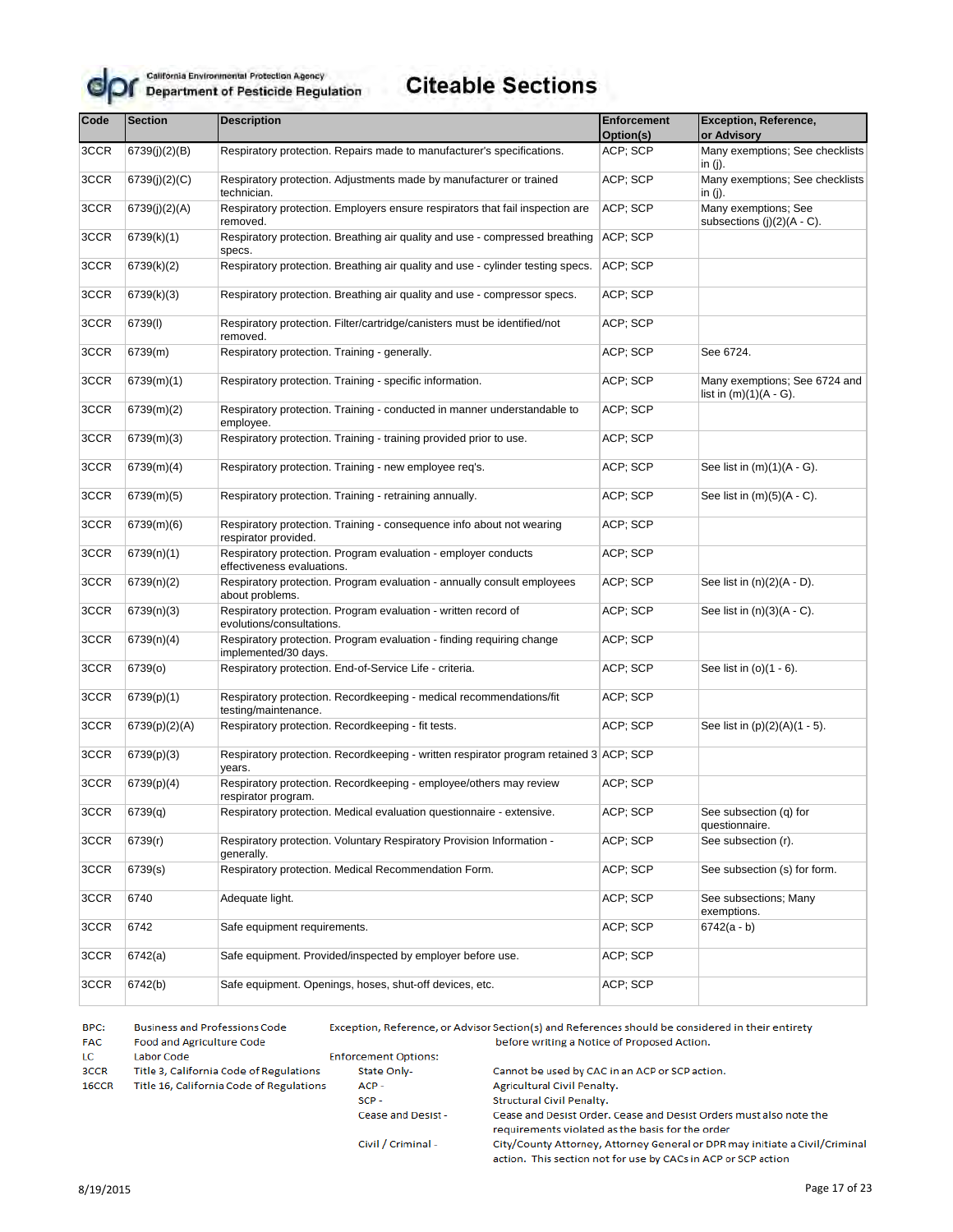

# **Citeable Sections**

| Code | <b>Section</b> | <b>Description</b><br>Enforcement                                                            |                       | Exception, Reference,<br>or Advisory |
|------|----------------|----------------------------------------------------------------------------------------------|-----------------------|--------------------------------------|
| 3CCR | 6744           | Equipment maintenance. General requirements.                                                 | Option(s)<br>ACP; SCP |                                      |
|      |                |                                                                                              |                       |                                      |
| 3CCR | 6746(a)        | Closed systems. Employers required to provide for certain pesticides.                        | <b>ACP</b>            | 6746(b)                              |
| 3CCR | 6760(a)        | Employer responsibilities. Baits/traps/gov't. pest control/irrigation/direct<br>injection.   | <b>ACP</b>            | $6760(b - d)$                        |
| 3CCR | 6761(a)        | Hazard communication. Must display hazard communication information at<br>worksite.          | <b>ACP</b>            | 6761.1(c)                            |
| 3CCR | 6761(b)        | Hazard communication. Property operator has records, MSDS, in employee<br>accessible place.  | <b>ACP</b>            | 6624; 8CCR 5194                      |
| 3CCR | 6761(c)        | Hazard communication. Property operator to inform laborers/employees of<br>records location. | <b>ACP</b>            | $6761(a - b)$                        |
| 3CCR | 6761(d)        | Hazard communication. Property operators make records available to certain ACP<br>persons.   |                       | 6761; Information note.              |
| 3CCR | 6761.1(a)      | Application-specific info for fieldworkers. Property operator displays/central<br>location.  | <b>ACP</b>            |                                      |
| 3CCR | 6761.1(b)      | Application-specific info for fieldworkers. Property operator displays w/in 24<br>hours.     | <b>ACP</b>            | 6761.1(c)                            |
| 3CCR | 6761.1(c)      | Application-specific info for fieldworkers. Description of application location.             | <b>ACP</b>            | 6761.1(a); 6761.1(b)                 |
| 3CCR | 6762(b)        | Field work during application. Employer shall not allow entry into treated<br>farm/forest.   | <b>ACP</b>            | 6614; 6762(b); 6762                  |
| 3CCR | 6762(c)        | Field work during application. Employer shall not allow entry into<br>nursery/greenhouse.    | <b>ACP</b>            | 6614; 6762(c); 6760                  |
| 3CCR | 6764(a)        | Fieldworker training. Employer assures employees in treated fields are<br>trained.           | <b>ACP</b>            | 6764(c); 6760                        |
| 3CCR | 6764(b)        | Fieldworker training. Required training components.                                          | <b>ACP</b>            | 6764(c); 6760                        |
| 3CCR | 6764(d)        | Fieldworker training. Information presented in understandable/responsive<br>manner.          |                       | 6760                                 |
| 3CCR | 6764(e)        | Field worker training. Trainer qualifications.                                               |                       | 6760                                 |
| 3CCR | 6766(a)        | Emergency medical care. Planned for in advance.                                              | <b>ACP</b>            | 6760                                 |
| 3CCR | 6766(b)        | Emergency medical care. Employees or supervisors informed of<br>name/location of physician.  | <b>ACP</b>            |                                      |
| 3CCR | 6766(c)        | Emergency medical care. Employer must take employee to physician if<br>illness suspected.    | <b>ACP</b>            |                                      |
| 3CCR | 6768(a)        | Fieldworker decontamination facilities. Sufficient water and supplies.                       | <b>ACP</b>            | 8CCR 3457                            |
| 3CCR | 6768(b)        | Fieldworker decontamination facilities. Reentry interval/treatment area<br>restrictions.     | <b>ACP</b>            | 6768(b); 6760                        |
| 3CCR | 6769(a)        | Greenhouse ventilation criteria. Concentration.                                              | <b>ACP</b>            |                                      |
| 3CCR | 6769(b)        | Greenhouse ventilation criteria. Alternate conditions.                                       | <b>ACP</b>            |                                      |
| 3CCR | 6770           | Field entry after scheduled or completed pesticide applications. Confirmation. ACP; SCP      |                       | 6770; 6619                           |
| 3CCR | 6770(a)        | Field entry after application. No employee in treatment area per REI noted on ACP<br>label.  |                       | 6770; 6772; 6760                     |
| 3CCR | 6770(b)        | Field entry after scheduled or completed applications. Additional<br>requirements.           | ACP                   | 6619; 6770; 6760                     |
| 3CCR | 6770(c)        | Field entry after scheduled or completed applications. Additional<br>requirements.           | ACP                   | 6619; 6770; 6760                     |
| 3CCR | 6770(d)        | Field entry after scheduled of completed applications. Additional<br>requirements.           | ACP                   | 6769; 6772; 6760                     |
| 3CCR | 6771(a)        | Early reentry requirements for field workers. Specific information to<br>employees.          | <b>ACP</b>            | 6760                                 |
| 3CCR | 6771(b)        | Early reentry requirements for field workers. Personal protective equipment<br>provided.     | ACP                   | 6738; 6760                           |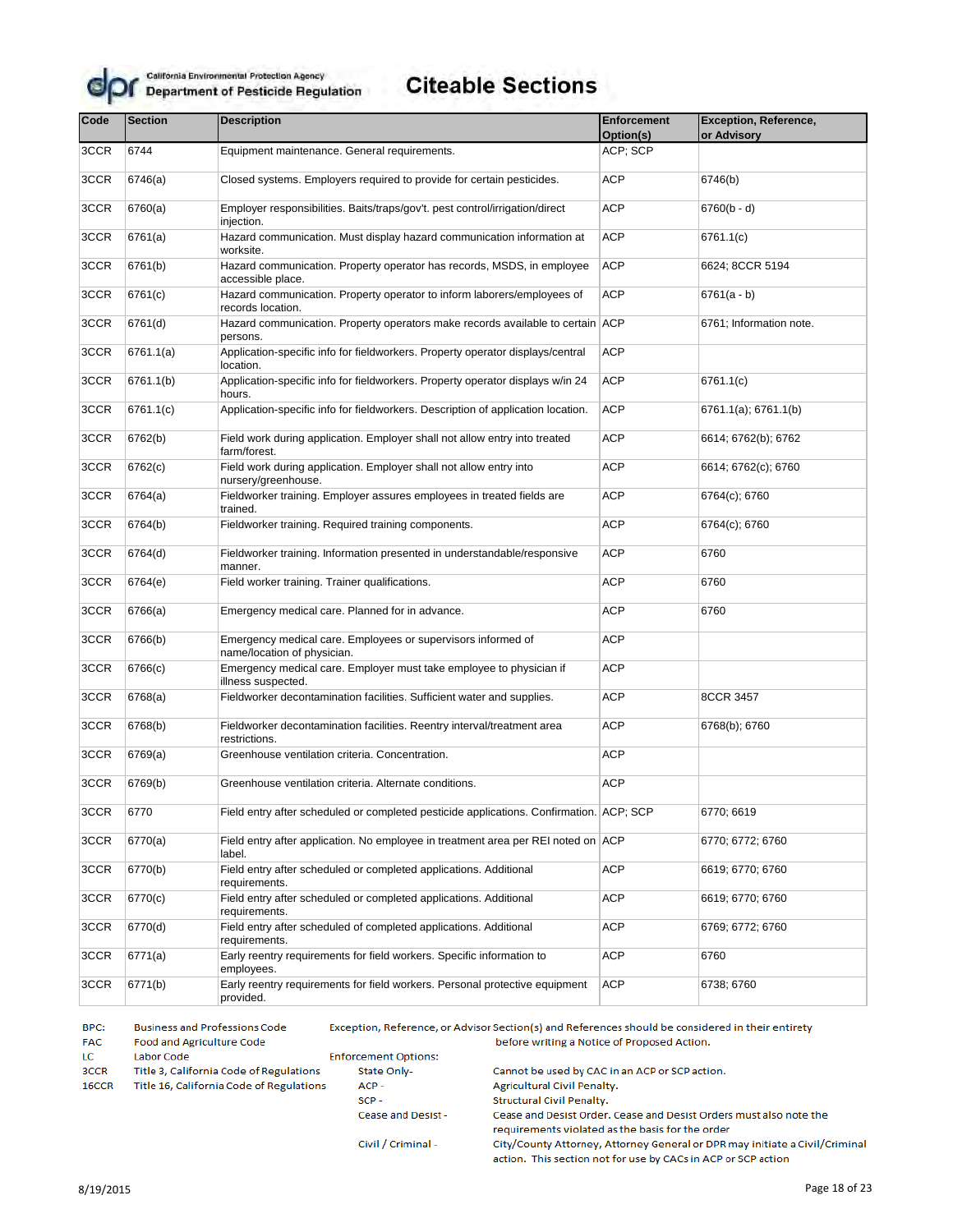

## **Citeable Sections**

| Code | <b>Section</b> | <b>Description</b>                                                                                    | <b>Enforcement</b><br>Option(s) | <b>Exception, Reference,</b><br>or Advisory |
|------|----------------|-------------------------------------------------------------------------------------------------------|---------------------------------|---------------------------------------------|
| 3CCR | 6771(c)        | Early reentry requirements for field workers. Personal protective equipment<br>used.                  | <b>ACP</b>                      | 6760                                        |
| 3CCR | 6771(d)        | Early reentry requirements for field workers. Personal protective equipment<br>clean.                 | <b>ACP</b>                      | 6760                                        |
| 3CCR | 6771(e)        | Early reentry requirements for field workers. Employer's personal protective<br>equipment.            | <b>ACP</b>                      | 6760                                        |
| 3CCR | 6771(f)        | Early reentry requirements for field workers. Eyeflush water immediately<br>accessible.               | <b>ACP</b>                      | 6760                                        |
| 3CCR | 6771(g)        | Early reentry requirements for field workers. Place to remove protective<br>equipment.                | <b>ACP</b>                      | 6770(d - e); 6760                           |
| 3CCR | 6771(h)        | Early reentry requirements for field workers. Clean/pesticide-free<br>area/personal clothes.          | <b>ACP</b>                      |                                             |
| 3CCR | 6771(i)        | Early reentry requirements for field workers. Employer to prevent heat-<br>related illness.           | <b>ACP</b>                      |                                             |
| 3CCR | 6772(a)        | Restricted entry intervals. General.                                                                  | <b>ACP</b>                      | 6772(a); 6774; 6760                         |
| 3CCR | 6772(b)        | Restricted entry intervals. Specific pesticide/crop combinations.                                     | <b>ACP</b>                      | 6772(b); 6760                               |
| 3CCR | 6774(b)        | Restricted entry interval adjustment. Organophosphates.                                               | <b>ACP</b>                      | 6772; 6772; 6760                            |
| 3CCR | 6774(c)        | Restricted entry interval adjustment. No foliage adjustment but never less<br>than label.             | <b>ACP</b>                      | 6760                                        |
| 3CCR | 6774(d)        | Restricted entry interval adjustment. Not less than label req's/commissioner<br>verifies.             | <b>ACP</b>                      | 6760                                        |
| 3CCR | 6774(e)        | Restricted entry interval adjustment. Rainfall data/commissioner verify.                              | <b>ACP</b>                      | 6760                                        |
| 3CCR | 6776           | Field postings. Requirements.                                                                         | <b>ACP</b>                      | 6776(a - e); 6760                           |
| 3CCR | 6776(a)        | Field postings. Property operator ensures posting.                                                    | <b>ACP</b>                      | 6776(a); 6774; 6760                         |
| 3CCR | 6776(b)        | Field posting. Signage requirements.                                                                  | <b>ACP</b>                      | 6760                                        |
| 3CCR | 6776(c)        | Field posting. Sign timing, legibility, condition, etc.                                               | <b>ACP</b>                      | 6760                                        |
| 3CCR | 6776(c)(1)     | Field posting. Before application begins.                                                             | <b>ACP</b>                      |                                             |
| 3CCR | 6776(d)        | Field posting. Visible at usual entry points.                                                         | <b>ACP</b>                      | 6760                                        |
| 3CCR | 6776(e)        | Field posting. Additional "danger" or minimal exposure posting requirements.                          | <b>ACP</b>                      | 6790; 6760                                  |
| 3CCR | 6780           | General fumigation. Safe use requirements.                                                            | ACP; SCP                        | 6780(a,b,d)                                 |
| 3CCR | 6780(a)        | General fumigation. Safe use req's - uncontrolled concentrations - respiratory ACP; SCP<br>equipment. |                                 | 6780(a)                                     |
| 3CCR | 6780(b)        | General fumigation. Safe use requirements - certain fumigants - respiratory<br>equipment.             | ACP; SCP                        |                                             |
| 3CCR | 6780(d)        | General fumigation. Safe use requirements - accident response plan.                                   | ACP; SCP                        |                                             |
| 3CCR | 6782           | Fumigation in enclosed spaces. Requirements.                                                          | ACP; SCP                        | $6782(a - f)$                               |
| 3CCR | 6782(a)        | Fumigation in enclosed spaces. Two employees present at all times.                                    | ACP; SCP                        |                                             |
| 3CCR | 6782(b)        | Fumigation in enclosed spaces. Second employee has access to protective<br>equipment.                 | ACP; SCP                        |                                             |
| 3CCR | 6782(c)        | Fumigation in enclosed spaces. Warning signs.                                                         | ACP; SCP                        |                                             |
| 3CCR | 6782(d)        | Fumigation in enclosed spaces. Employees cannot enter except in certain<br>situations.                | ACP; SCP                        | 6780(a)                                     |
| 3CCR | 6782(e)        | Fumigation in enclosed spaces. No fumigant release in occupied work areas. ACP: SCP                   |                                 |                                             |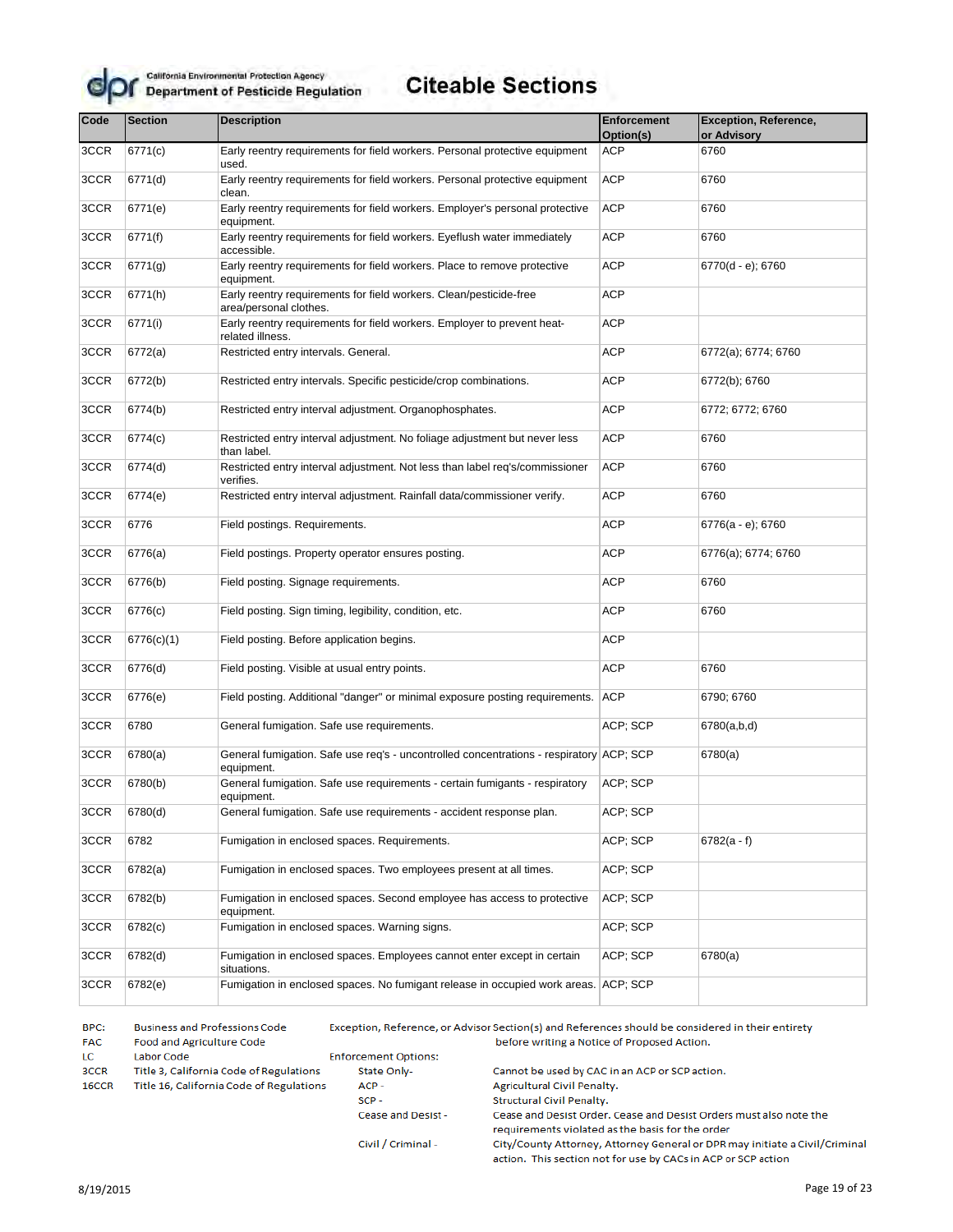

# **Citeable Sections**

| Code | <b>Section</b> | <b>Description</b>                                                                                         | <b>Enforcement</b> | <b>Exception, Reference,</b>                |
|------|----------------|------------------------------------------------------------------------------------------------------------|--------------------|---------------------------------------------|
|      |                |                                                                                                            | Option(s)          | or Advisory                                 |
| 3CCR | 6782(f)        | Fumigation in enclosed spaces. Fumigant concentration in area after<br>fumigation.                         | ACP; SCP           | 6780(a)                                     |
| 3CCR | 6784           | Field fumigation requirements.                                                                             | <b>ACP</b>         | 6447.3; 6450.3; 6760; 6676(f);<br>6784(a-b) |
| 3CCR | 6784(a)        | Field fumigation. Sign posting.                                                                            | ACP                | 6447.3; 6760; 6776(f); 6784(a)              |
| 3CCR | 6784(b)        | Field fumigation. MeBr, chloropicrin requirements.                                                         | ACP                | 6450.3; 6784(b)                             |
| 3CCR | 6792(a)        | Minimal exposure conditions of use. Oxydemeton-methyl - ornamental<br>landscape.                           | ACP                |                                             |
| 3CCR | 6792(b)        | Minimal exposure conditions of use. Oxydemeton-methyl - no greenhouse<br>use.                              | <b>ACP</b>         |                                             |
| 3CCR | 6792(c)        | Minimal exposure conditions of use. Propargite - no greenhouse use.                                        | ACP                |                                             |
| 3CCR | 6793(a)        | Minimal exposure pesticide - use requirements. Employer provides clothing<br>change area.                  | <b>ACP</b>         | 6732                                        |
| 3CCR | 6793(b)        | Minimal exposure pesticide - use requirements. Employer provides washing<br>facilities.                    | <b>ACP</b>         | 6734                                        |
| 3CCR | 6793(c)        | Minimal exposure pesticide - use requirements. Employer provides work<br>clothing.                         | ACP                | 6736                                        |
| 3CCR | 6793(d)        | Minimal exposure pesticide - use requirements. Employer provides closed<br>system.                         | ACP                | 6000.4                                      |
| 3CCR | 6793(e)        | Minimal exposure pesticide-use req's. Employer provides full body protective ACP<br>clothing.              |                    | 6738(d)                                     |
| 3CCR | 6793(f)        | ACP<br>Minimal exposure pesticide - use requirements. Employer provides<br>respiratory protection.         |                    | 6738(e)                                     |
| 3CCR | 6793(g)        | <b>ACP</b><br>Minimal exposure pesticide - use requirements. Employer provides clean<br>equipment - daily. |                    |                                             |
| 3CCR | 6795(a)        | Minimal exposure pesticide - thiophanate-methyl. Respiratory protection.                                   |                    |                                             |
| 3CCR | 6795(b)        | Minimal exposure pesticide - thiophanate-methyl. Indoor applications<br>prohibited.                        |                    | 6795(a)                                     |
| 3CCR | 6883           | Written recommendation for high-VOCs in SJoaquin Valley Area; retain<br>records 2 years.                   | ACP                | 6881                                        |
| 3CCR | 6884(a)        | S Joaquin Valley Area use prohibitions for High-VOCs May thru Oct - specific ACP<br>crops.                 |                    | 6452(f); 6880; 6881; 6452.2(f)              |
| 3CCR | 6886           | Dealer responsibilities for S Joaquin Valley Area.                                                         | ACP                | 6577                                        |
| 3CCR | 6910(a)        | Tributyltin for cooling water systems. Possession/use restriction in some<br>counties.                     | ACP                |                                             |
| 3CCR | 6910(b)        | Tributyltin for cooling water systems. Sales restriction in some counties.                                 | ACP                | 6910(a)                                     |
| 3CCR | 6920(a)        | Copper possession/use prohibition in some counties for specific uses.                                      | ACP                |                                             |
| 3CCR | 6920(b)        | Copper sales prohibition in some counties for specific uses.                                               | ACP                | 6920(a)                                     |
| 3CCR | 6950(a)        | Clopyralid. Application restrictions.                                                                      | <b>ACP</b>         | 13190                                       |
| 3CCR | 6970(a)        | Surface water in outdoor non-ag settings; mulch, gravel, lawn, turf, or<br>groundcover.                    | ACP; SCP           | 6970(e); 6792                               |
| 3CCR | 6970(b)        | Surface water in outdoor non-ag settings; windows, doors, horizontal<br>impervious surfaces.               | ACP; SCP           | 6970(e); 6972                               |
| 3CCR | 6970(c)        | Surface water in outdoor non-ag settings; walls, foundations, fencing,                                     | ACP; SCP           | 6970(e); 6972                               |
| 3CCR | 6970(d)        | Surface water in outdoor non-ag settings; granules to soil surface.                                        | ACP; SCP           | 6970(e); 6972                               |
| 3CCR | 6970(e)        | Surface water in outdoor non-ag settings; sites during precipitation.                                      | ACP; SCP           | 6970(e); 6972                               |
| 3CCR | 6970(f)        | Surface water in outdoor non-ag settings; standing water in drip-line of<br>plants, etc.                   | ACP; SCP           | 6970(e); 6972                               |

BPC: **Business and Professions Code** Exception, Reference, or Advisor Section(s) and References should be considered in their entirety **FAC** Food and Agriculture Code before writing a Notice of Proposed Action. **Enforcement Options:** LC. Labor Code 3CCR Title 3, California Code of Regulations State Only-Cannot be used by CAC in an ACP or SCP action. ACP-16CCR Title 16, California Code of Regulations Agricultural Civil Penalty.  $SCP -$ Structural Civil Penalty. Cease and Desist -Cease and Desist Order. Cease and Desist Orders must also note the requirements violated as the basis for the order City/County Attorney, Attorney General or DPR may initiate a Civil/Criminal Civil / Criminal -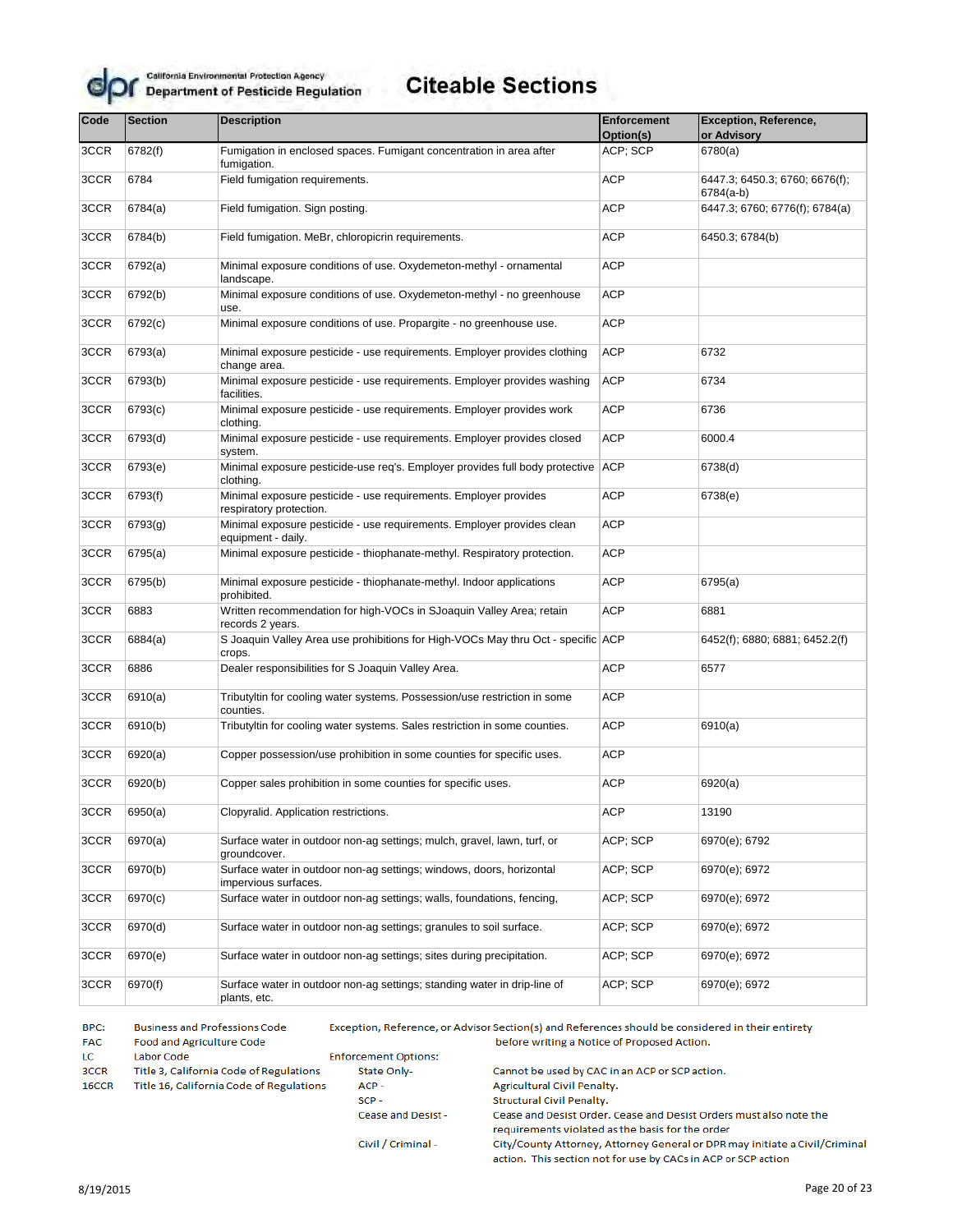

# **Citeable Sections**

| Code       | <b>Section</b><br><b>Description</b>                                   |                                                                                               | <b>Enforcement</b><br>Option(s) | <b>Exception, Reference,</b><br>or Advisory            |  |
|------------|------------------------------------------------------------------------|-----------------------------------------------------------------------------------------------|---------------------------------|--------------------------------------------------------|--|
| 3CCR       | 8505.10                                                                | Fumigation. Warning sign specifications.                                                      | <b>SCP</b>                      |                                                        |  |
| 3CCR       | 8505.11                                                                | Fumigation. Attics and under area requirements.                                               | <b>SCP</b>                      |                                                        |  |
| 3CCR       | 8505.12                                                                | Fumigation. Warning agent required.                                                           | <b>SCP</b>                      |                                                        |  |
| 3CCR       | 8505.13                                                                | Fumigation. Job log submitted and records available to<br>SPCB/commissioners.                 | <b>SCP</b>                      |                                                        |  |
| <b>BPC</b> | 8505.16                                                                | Fumigation. Fumigators able to perform CPR.                                                   | <b>SCP</b>                      |                                                        |  |
| <b>BPC</b> | 8505.17                                                                | Structural Pest Control Education and Enforcement Fund. Disbursement -<br>monthly PUR info.   | <b>SCP</b>                      | 8505.15(c)                                             |  |
| <b>BPC</b> | 8505.17(c)                                                             | Structural pest control companies prepare/submit monthly pesticide use<br>report to county.   | SCP                             |                                                        |  |
| <b>BPC</b> | 8505.2                                                                 | Fumigation. Under direct supervision of SPCB licensee.                                        | <b>SCP</b>                      |                                                        |  |
| <b>BPC</b> | 8505.4                                                                 | Fumigation. To be performed in compliance with state/county/city<br>ordinances.               | <b>SCP</b>                      |                                                        |  |
| <b>BPC</b> | 8505.5                                                                 | Fumigation. Prior notice to fire department and commissioner.                                 | <b>SCP</b>                      |                                                        |  |
| <b>BPC</b> | 8505.6                                                                 | Fumigation. Adjacent rooms and apartments must be vacated.                                    | <b>SCP</b>                      |                                                        |  |
| <b>BPC</b> | 8505.7<br>Fumigation. Space vacated/secured - safe before reoccupancy. |                                                                                               | <b>SCP</b>                      |                                                        |  |
| <b>BPC</b> | Fumigation. Structure sealed before fumigation.<br>8505.8              |                                                                                               | <b>SCP</b>                      |                                                        |  |
| <b>BPC</b> | 8505.9<br>Fumigation. Warning signs.                                   |                                                                                               | <b>SCP</b>                      |                                                        |  |
| <b>BPC</b> | 8538(a)<br>Clear notice presented to owner/tenant before treatment.    |                                                                                               | <b>SCP</b>                      |                                                        |  |
| <b>BPC</b> | 8538(b)                                                                | 48 hours notice prior to application to owner/tenant.                                         | <b>SCP</b>                      |                                                        |  |
| <b>BPC</b> | 8550(a)                                                                | Unlawful to offer/engage in business/practice of structural pest control<br>without license.  | SCP                             | 8505; 8555(a - g); Chapter 14.                         |  |
| <b>BPC</b> | 8550(b)                                                                | Companies must be registered before soliciting; solicitor does not perform<br>activity.       | <b>SCP</b>                      | 8550(b); 8555(a - g); Chapter 14.                      |  |
| <b>BPC</b> | 8550(c)                                                                | Unlawful for unlicensed solicitor to perform certain acts.                                    | <b>SCP</b>                      | $8550(b)$ ; $8550(c)$ ; $8555(a - g)$ ;<br>Chapter 14. |  |
| <b>BPC</b> | 8550(d)                                                                | Unlawful for unlicensed individual to offer opinion, recommendations, etc.                    | <b>SCP</b>                      | $8550(d)$ ; $8555(a - g)$                              |  |
| <b>BPC</b> | 8550(e)                                                                | Unlawful for firm, partnership, corporation, etc., to engage or offer unless<br>registered.   | <b>SCP</b>                      | 8550(e); 8555(a - q)                                   |  |
| <b>BPC</b> | 8551                                                                   | Unlawful for unlicensed person of perform fumigation.                                         | <b>SCP</b>                      | $8555(a - g)$                                          |  |
| <b>BPC</b> | 8551.5                                                                 | Unlawful for unlicensed employee to apply pesticides, rodenticides, etc. for<br>Branch 2 & 3. | <b>SCP</b>                      | 8551.5, 8555(a - g)                                    |  |
| <b>BPC</b> | 8552                                                                   | Unlawful to advertise/represent pest control done on structure unless work<br>was performed.  | <b>SCP</b>                      | $8555(a - g)$                                          |  |
| <b>BPC</b> | 8611                                                                   | Branch office supervisor requirements.                                                        | <b>SCP</b>                      |                                                        |  |
| <b>BPC</b> | 8612                                                                   | Qualifying managers and company registrations license display and<br>notifications.           | <b>SCP</b>                      |                                                        |  |
| <b>BPC</b> | 8613                                                                   | Registered company, qualifying manager, branch supervisor, officer, ins. or<br>other changes. | <b>SCP</b>                      |                                                        |  |
| <b>BPC</b> | 8618                                                                   | Structural registrants must maintain certain records for three years.                         | <b>SCP</b>                      |                                                        |  |
| <b>BPC</b> | 8619(a)                                                                | Inspection tag posting.                                                                       | <b>SCP</b>                      |                                                        |  |
| <b>BPC</b> | 8619(b)                                                                | Inspection tag - completion tag.                                                              | <b>SCP</b>                      |                                                        |  |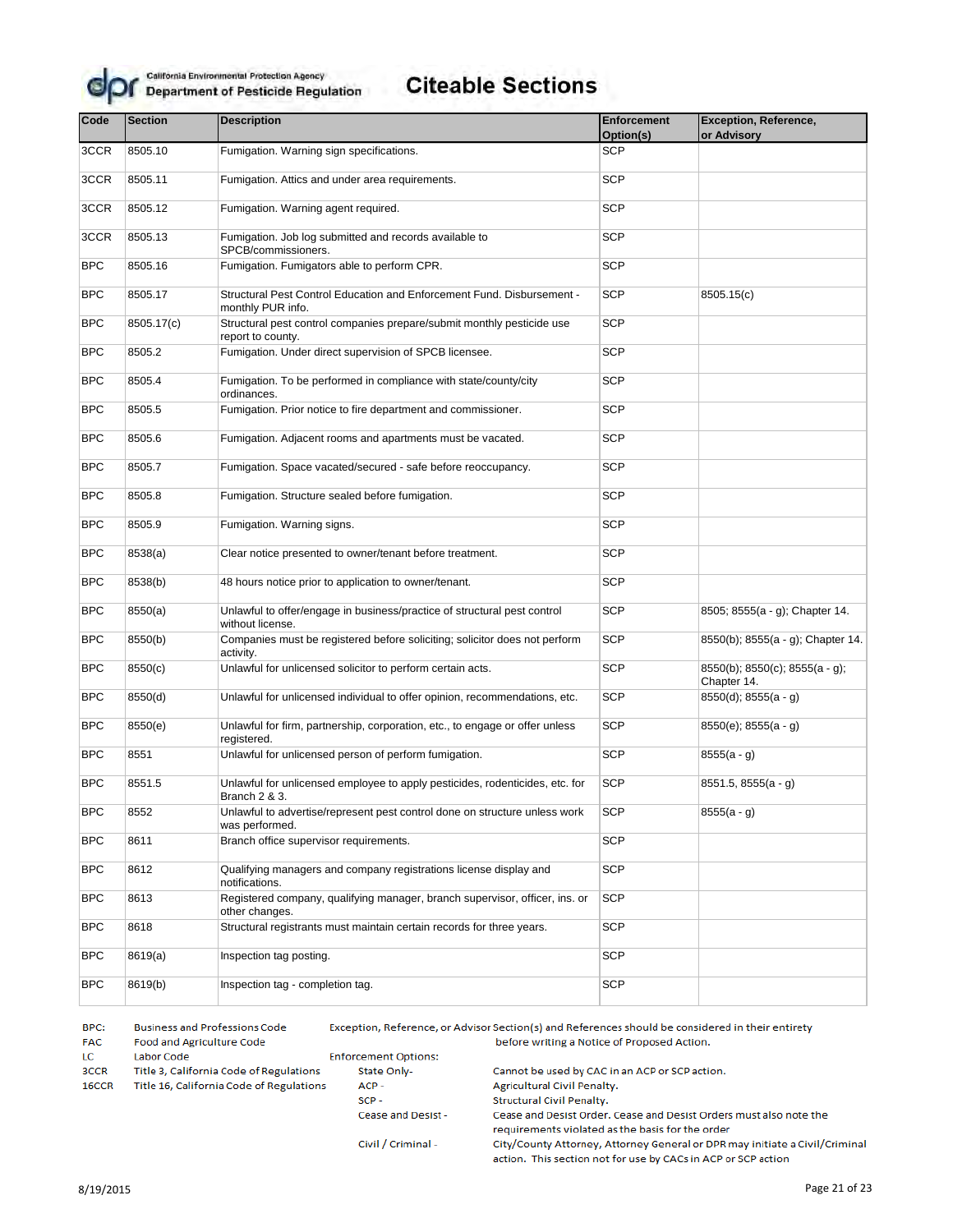

# **Citeable Sections**

| Code       | <b>Section</b>  | <b>Description</b>                                                                               | <b>Enforcement</b>                    | Exception, Reference,                                            |  |
|------------|-----------------|--------------------------------------------------------------------------------------------------|---------------------------------------|------------------------------------------------------------------|--|
|            |                 |                                                                                                  | Option(s)                             | or Advisory                                                      |  |
| <b>BPC</b> | 8698.1          | NOT CITEABLE by most counties - structural fee for LA, Orange, San Diego<br>and Santa Clara.     | SCP: LA, ORA,<br>SCL, SD only.        | 8698.1(a); 8698.1(b)                                             |  |
| <b>BPC</b> | 8698.1(a)       | Treatment fee to CACs noted in 8698 required for each fumigation.                                | <b>SCP</b>                            | 8698                                                             |  |
| <b>BPC</b> | 8698.1(b)       | Treatment fee to CACs noted in 8698 required for each fumigation due by<br>10th of month.        | <b>SCP</b>                            | 8698                                                             |  |
|            |                 |                                                                                                  |                                       |                                                                  |  |
|            | <b>WARNING!</b> | DON'T CITE THESE FAC SECTIONS AS THE VIOLATION IN ACP/SCP<br><b>ACTIONS:</b>                     |                                       |                                                                  |  |
| <b>FAC</b> | 11704           | Maintenance gardener requirements.                                                               | State only.                           | Cite 11701 instead. State only.                                  |  |
| <b>FAC</b> | 11704(a)        | Maintenance gardener license required. Qualifications examination.                               | State only.                           | Cite 11701 instead. State only.                                  |  |
| <b>FAC</b> | 11704(b)        | Maintenance gardener. Limits and contract or verification.                                       | State only.                           | State Only.                                                      |  |
| <b>FAC</b> | 11735           | Pest control operator registration may be refused, revoked or suspended.                         | Hearing.                              | CAC must offer a hearing. Not a<br>violation for ACP/SCP action. |  |
| <b>FAC</b> | 11737           | Grounds for cease & desist order.                                                                | C&D only; Don't<br>cite for penalty.  | 11737.5                                                          |  |
| <b>FAC</b> | 11792(e)        | Unlawful act. Fail to comply with provisions of Chapter 3 of Division 7.                         | Civil: Criminal:<br>State or DA only. | FAC Div. 7, Ch. 3; State or DA<br>only.                          |  |
| <b>FAC</b> | 11792(d)        | Unlawful act. Use any fraud/misrepresentation - license application.<br>State Only.              |                                       | State Only.                                                      |  |
| <b>FAC</b> | 11896           | Director's order. Use/handling/delivery/sale of pesticide.                                       |                                       | 11896; Director.                                                 |  |
| <b>FAC</b> | 11924           | State only.<br>Aircraft pilot. Refusal, revocation or suspension of registration.<br>State Only. |                                       | 11910. State only.                                               |  |
| <b>FAC</b> | 12115           | Purchase agricultural-use pesticides from licensed dealer or registrant.                         | State only.                           | 12101. State only.                                               |  |
| <b>FAC</b> | 12116           | Dealers only purchase agricultural-use pesticides from registrants/brokers.<br>State only.       |                                       | 12107; 12402. State only.                                        |  |
| <b>FAC</b> | 12121(a)        | Fail to obtain pest control dealer license.                                                      | State Only.                           | State only.                                                      |  |
| <b>FAC</b> | 12121(b)        | Dealer fails to notify Director of transfer or address change.                                   | State only.                           | State only.                                                      |  |
| <b>FAC</b> | 12121(d)        | Dealer makes false or fraudulent statement, etc., on application/renewal.                        | State only.                           | State Only.                                                      |  |
| <b>FAC</b> | 12255           | Designated agent must notify Director of address change.                                         | State only.                           | State only. Consult with DPR.                                    |  |
| <b>FAC</b> | 12258(a)        | Designated agent must notify Director of address change.                                         | State only.                           | May duplicate 12255. State Only.<br>Consult with DPR.            |  |
| <b>FAC</b> | 12258(c)        | Designated agent makes false or fraudulent statements on<br>application/renewal.                 | State only.                           | State Only. Consult with DPR.                                    |  |
| <b>FAC</b> | 12400           | Broker license required for sale of agricultural-use pesticides.                                 | State only.                           | 12400. State only.                                               |  |
| <b>FAC</b> | 12405           | Broker must inform Director of address/branch/business location change.                          | State only.                           | State Only.                                                      |  |
| <b>FAC</b> | 12406(a)        | Brokers must maintain records of purchases/sales/distributions in state.                         | State only.                           | State Only.                                                      |  |
| <b>FAC</b> | 12406(b)        | Brokers must report quarterly.                                                                   | State only.                           | 12400; 12406(b); 12841,<br>12841.1, et seq. State only.          |  |
| <b>FAC</b> | 12407           | Unlawful acts for brokers.                                                                       | State only.                           | 12407; 12847. State Only.                                        |  |
| <b>FAC</b> | 12601           | Director may seize produce which may carry pesticide residues.                                   | State only.                           | 12601; Director penalizes; CAC<br>may refer to in C/D order.     |  |
| <b>FAC</b> | 12648(a)        | Treatment with unregistered pesticide - plant/crop/commodity.                                    | State only.                           | Director penalizes; CAC may<br>refer to in C/D order.            |  |
| <b>FAC</b> | 12671           | Unlawful to pack/ship/sell produce with residue in excess of tolerance.                          | State only.                           | 12999.4; Director penalizes; CAC<br>may refer to in C/D order.   |  |

BPC: **Business and Professions Code** Exception, Reference, or Advisor Section(s) and References should be considered in their entirety **FAC** Food and Agriculture Code before writing a Notice of Proposed Action. **Enforcement Options:** LC Labor Code 3CCR Title 3, California Code of Regulations State Only-Cannot be used by CAC in an ACP or SCP action. ACP-16CCR Title 16, California Code of Regulations Agricultural Civil Penalty.  $SCP -$ Structural Civil Penalty. Cease and Desist -Cease and Desist Order. Cease and Desist Orders must also note the requirements violated as the basis for the order City/County Attorney, Attorney General or DPR may initiate a Civil/Criminal Civil / Criminal -